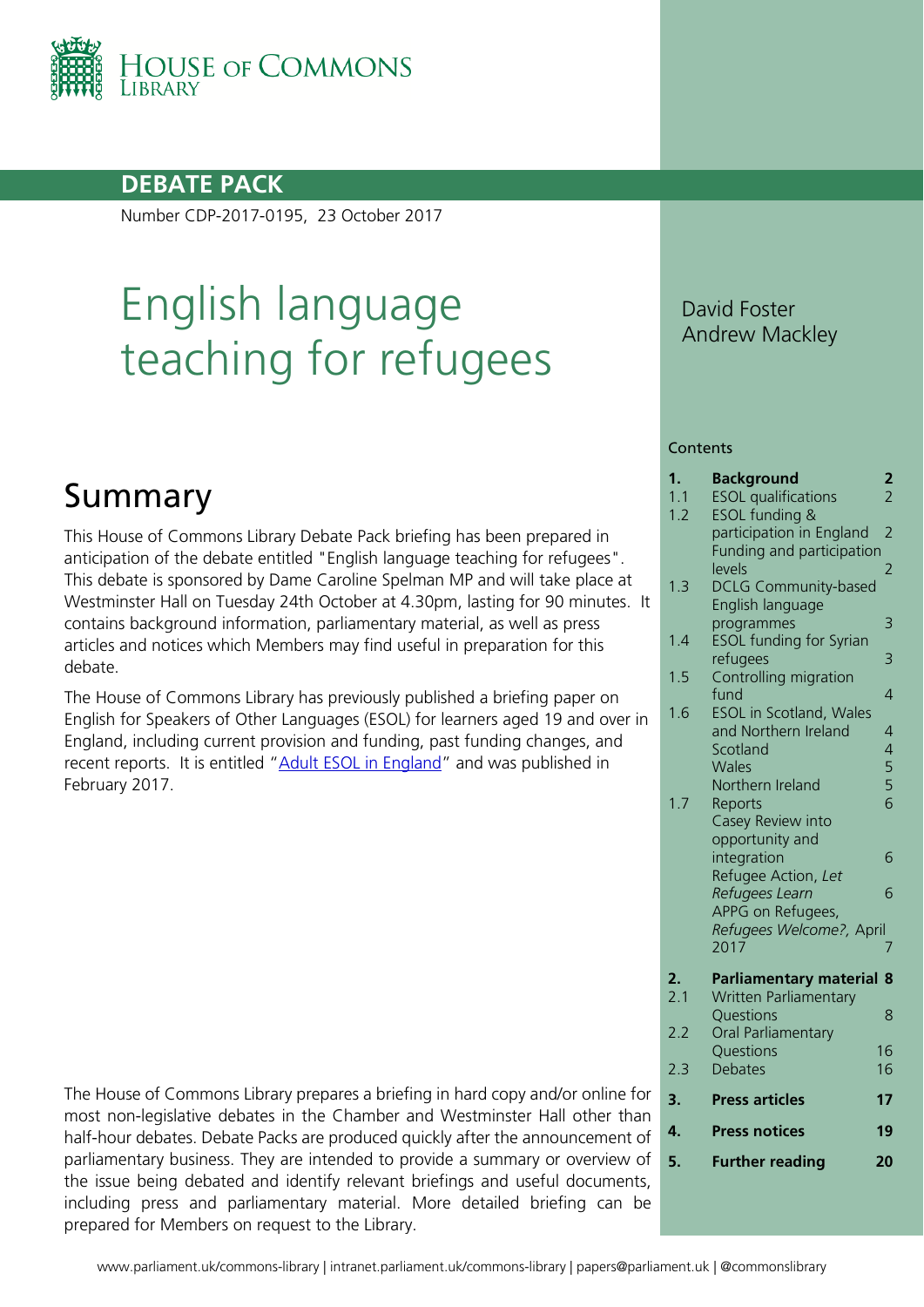# <span id="page-1-0"></span>1. Background

# <span id="page-1-1"></span>1.1 ESOL qualifications

English for Speakers of Other Languages (ESOL) is the term used for English language courses taken by people whose first language is not English and who need English to communicate in daily life. ESOL qualifications may be taken at five levels: Entry Levels 1, 2 and 3 are basic level courses and Level 1 and 2 courses are equivalent to GCSEs. Often more informal ESOL classes are also provided by a range of other organisations, such as community groups, charities and faith groups. These classes are often be delivered by volunteers.

Further information on ESOL is available in Library Briefing, Adult ESOL [in England.](http://researchbriefings.parliament.uk/ResearchBriefing/Summary/CBP-7905)

# <span id="page-1-2"></span>1.2 ESOL funding & participation in England

Government-funded adult ESOL in England is funded by the Education and Skills Funding Agency (ESFA) through the Adult Education Budget in the same way as other further education courses.

The ESFA fully funds ESOL learning delivered in the classroom up to and including Level 2 for eligible learners aged 19 and over who are unemployed and in receipt of certain benefits. All other eligible classroom-based adult ESOL learning is co-funded, meaning that the ESFA pays some of the costs and the course provider may pass on the remainder to the learner. There is no funding provided for ESOL provided in the workplace.

#### **Box 1: Refugees and residence requirements**

Ordinarily, non-EEA citizens are only eligible for their further education learning to be funded by the ESFA if they have been ordinarily resident in the UK for at least three years prior to the start of their course. Refugees, and their husbands, wives, civil partners and children, are exempt from this three-year residency rule, however. Asylum seekers can also be eligible for funding if they have lived in the UK for six months or longer while their claim is being considered.

Providers may at their discretion decide to also fully fund eligible ESOL learners who are in receipt of state benefits and have earnings below a set threshold.<sup>1</sup>

### <span id="page-1-3"></span>Funding and participation levels

As funding for adult ESOL courses is demand-led, there are no future budgets set for their level of funding. Data provided in response to parliamentary questions shows that, other than in 2012-13, levels of funding fell in each year between 2009-10 and 2015-16. The overall reduction up to 2015-16 was 60% in real terms.

#### **Estimated ESOL funding and participation, England**

|                    | £ million<br>cash | Participation      |
|--------------------|-------------------|--------------------|
| 2009-10            | 203               | 178,600            |
| 2010-11<br>2011-12 | 169<br>117        | 163.600<br>139.400 |
| 2012-13<br>2013-14 | 128<br>120        | 146,200<br>139.200 |
| 2014-15<br>2015-16 | 104<br>90         | 131,100<br>110,600 |
|                    |                   |                    |

*Sources: PQ 5923, 11 January 2017; PQ106972, 16 October 2017; PQHL5156, 11 February 2016.*

<span id="page-1-4"></span> <sup>1</sup> Education and Skills Funding Agency, *[Adult education budget: funding and](https://www.gov.uk/government/uploads/system/uploads/attachment_data/file/640223/Adult_education_budget_funding_and_performance_management_rules_version_2.pdf)  [performance management rules,](https://www.gov.uk/government/uploads/system/uploads/attachment_data/file/640223/Adult_education_budget_funding_and_performance_management_rules_version_2.pdf)* 2017-18, August 2017, pp7-8.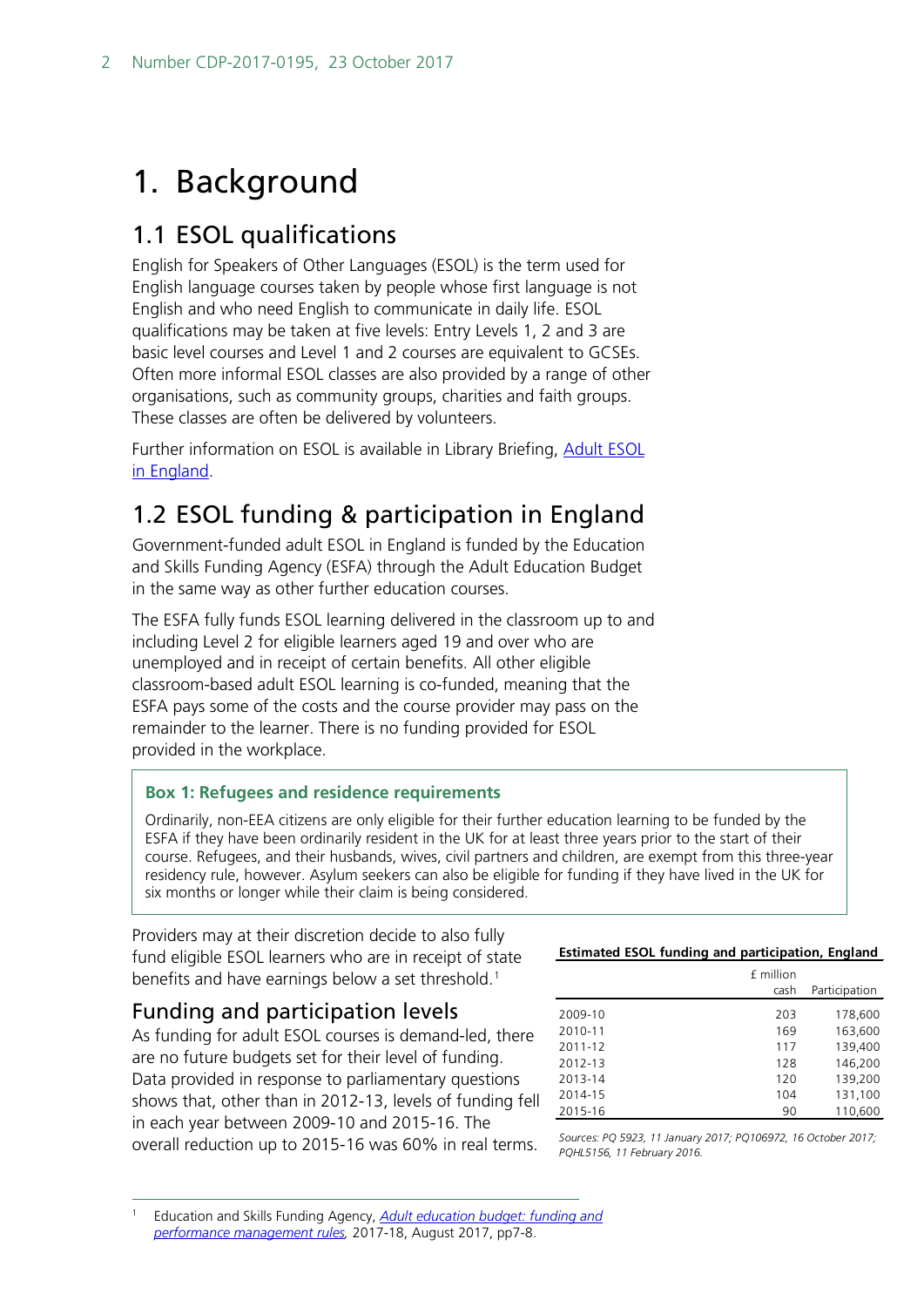The total number of people (i.e. not just refugees) starting ESOL courses between 2009-10 and 2015-16 followed a similar trend to funding, falling by 38% over the period.

# <span id="page-2-0"></span>1.3 DCLG Community-based English language programmes

In addition to ESOL provision funded through the ESFA, between 2013-14 and 2015-16, £8.45 million was allocated by the Department for Communities and Local Government (DCLG) to six projects delivering community-based English language provision.<sup>[2](#page-2-2)</sup> The projects were aimed at engaging isolated adults with poor or no English, for whom traditional ESOL courses may not be suitable (for example, because they are held in further education colleges without childcare facilities).[3](#page-2-3)

In January 2016, the Government announced that a new £20 million fund to teach English to isolated women would "build on and extend the English language fund run by DCLG" and would be "targeted to specific communities based on Louise Casey's…review into segregation in England." In July 2016, the Government stated that as "a first step" in rolling out the programme, £3 million would be allocated to the six providers of the community-based English language programme to allow them to provide tuition up to the end of March 2017. The Government added that it would "be issuing a new prospectus, inviting applicants to run the bulk of the new programmes from 2017."[4](#page-2-4)

# <span id="page-2-1"></span>1.4 ESOL funding for Syrian refugees

In September 2016, the Government announced £10 million of funding to boost English language tuition for those arriving anywhere in the UK under the Syrian Vulnerable Persons Resettlement Scheme (VPRS). A [news story](https://www.gov.uk/government/news/first-anniversary-of-government-commitment-to-resettle-20000-syrian-refugees) published on Gov.uk stated that:

…the additional funding for English language training will mean all adults arriving through the scheme anywhere in the UK will receive an extra 12 hours a week of tuition, for up to 6 months. This is in addition to the language support already provided by local authorities, which is accessed by refugees within a month of their arrival and will assist families to integrate into their new communities more quickly and make it easier for them to seek and obtain work.<sup>[5](#page-2-5)</sup>

In response to a parliamentary question, the Minister, Robert Goodwill, stated that the funding "is provided to help refugees learn English and integrate into British society."[6](#page-2-6)

<span id="page-2-2"></span><sup>&</sup>lt;sup>2</sup> [PQ 60891,](http://www.parliament.uk/written-questions-answers-statements/written-question/commons/2017-01-19/60891) 2 February 2017.

<span id="page-2-3"></span><sup>&</sup>lt;sup>3</sup> [New £6 million competition fund for English language learning,](https://www.gov.uk/government/news/new-6-million-competition-fund-for-english-language-learning) DCLG, 15 January 2013.

<span id="page-2-4"></span><sup>4</sup> [PQ 42570,](http://www.parliament.uk/written-questions-answers-statements/written-question/commons/2016-07-12/42570) 20 July 2016.

<span id="page-2-5"></span><sup>&</sup>lt;sup>5</sup> [First anniversary of government commitment to resettle 20,000 Syrian refugees,](https://www.gov.uk/government/news/first-anniversary-of-government-commitment-to-resettle-20000-syrian-refugees) Home Office, 7 September 2016.

<span id="page-2-6"></span><sup>6</sup> [PQ 49968,](http://www.parliament.uk/written-questions-answers-statements/written-question/commons/2016-10-24/49968) 31 October 2016.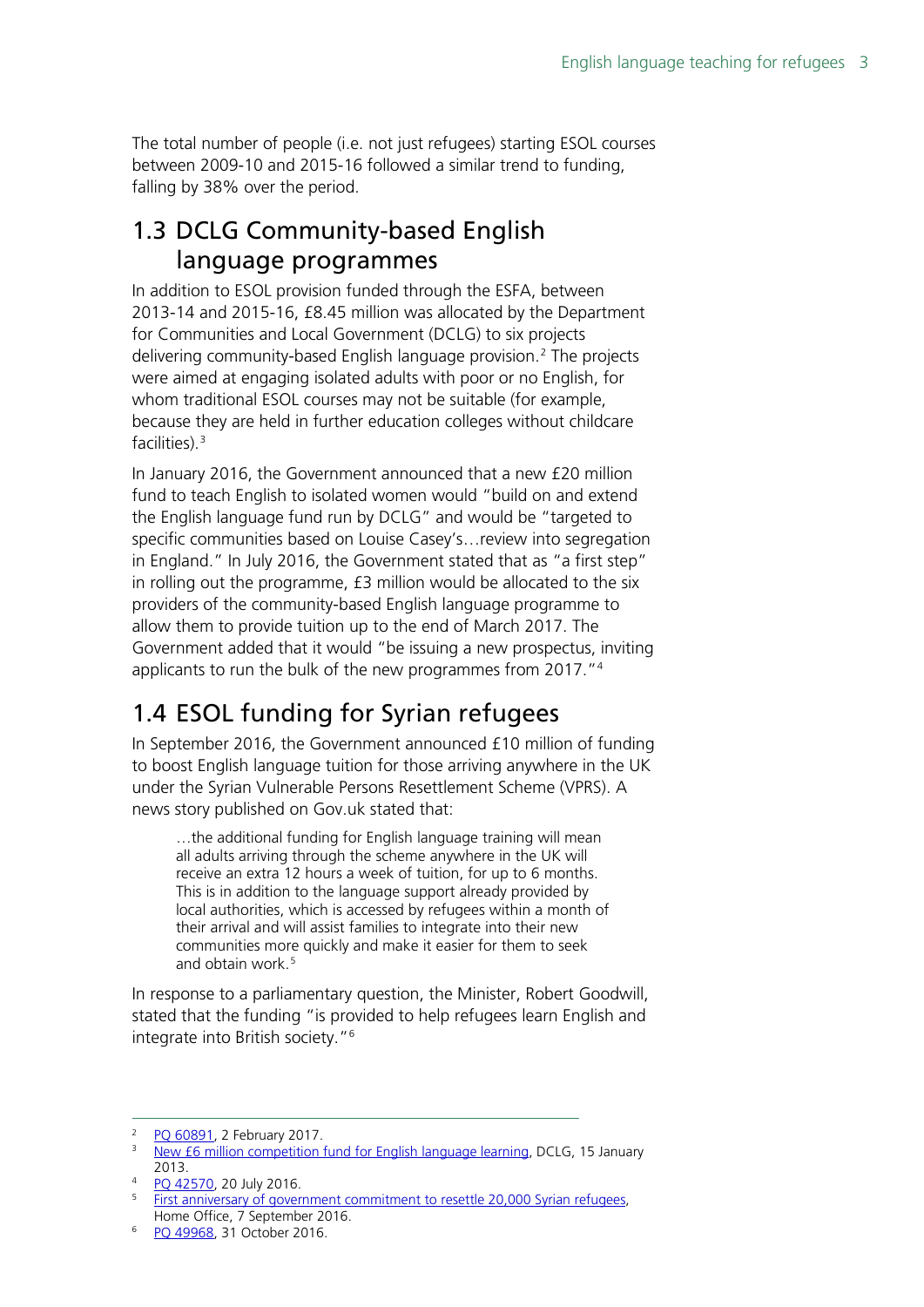# <span id="page-3-0"></span>1.5 Controlling migration fund

The Controlling Migration Fund includes a local services fund worth £100 million (£25 million in each of the four years from 2016-17 to 2019-20), which councils can bid for funding from.

The [prospectus](https://www.gov.uk/government/uploads/system/uploads/attachment_data/file/566951/Controlling_Migration_Fund_Prospectus.pdf) explaining how local authorities can access the fund makes clear that proposals for funding should demonstrate how they will benefit the resident community in the first instance. It also notes, however, that "legitimate migrants may be the focus of some projects, for example English language support."<sup>[7](#page-3-3)</sup> In response to a parliamentary question, the Minister, Robert Goodwill, additionally stated that local authorities had been encouraged to consider whether the fund could be used to "help with any short-term pressures as a result of recent arrivals of unaccompanied asylum seeking children.["8](#page-3-4)

## <span id="page-3-1"></span>1.6 ESOL in Scotland, Wales and Northern Ireland

### <span id="page-3-2"></span>Scotland

In 2007, the Scottish Government published an *[Adult ESOL Strategy for](http://www.gov.scot/Publications/2007/05/09155324/11)  Scotland.* This [was updated in F](http://www.gov.scot/Publications/2007/05/09155324/11)ebruary 2015 to cover the period to 2020: *[Welcoming Our Learners: Scotland's ESOL Strategy 2015 –](http://dera.ioe.ac.uk/22892/2/ESOLStrategy2015to2020_tcm4-855848_Redacted.pdf) 2020*.

Refugees and asylum seekers who have been granted a form of leave to remain, such as Humanitarian Protection, do not have to pay fees for ESOL courses in Scotland. They may also be eligible for help towards their living costs, for example from colleges' discretionary funding and from the childcare fund.<sup>[9](#page-3-5)</sup> Asylum seekers who are waiting for a decision on their application are also eligible for free ESOL courses, with no waiting period, and may be eligible for support towards travel and study costs.[10](#page-3-6)

ESOL provision in Scotland is also offered by a range of other providers, including community-based settings, voluntary organisations, and in the workplace.<sup>[11](#page-3-7)</sup>

In 2015-16, £1.46 million was allocated to Community Planning Partnerships to support the delivery of ESOL programmes in line with the national ESOL strategy. [12](#page-3-8) An impact report on the use of this funding was published by Education Scotland and is available at: *[English](https://education.gov.scot/Documents/ESOLSummaryReportJuly2017.pdf)  [for Speakers of Other Languages \(ESOL\) –](https://education.gov.scot/Documents/ESOLSummaryReportJuly2017.pdf) Summary Report 2015-2016*.

<span id="page-3-3"></span><sup>&</sup>lt;sup>7</sup> [Controlling Migration Fund: prospectus,](https://www.gov.uk/government/publications/controlling-migration-fund-prospectus) DCLG and Home Office, last updated 3 April 2017.<br><sup>8</sup> PQ67787, 21 March 2017.

<span id="page-3-5"></span><span id="page-3-4"></span><sup>&</sup>lt;sup>9</sup> Scottish Funding Council, **SFC/GD/04/2017 - [FE Discretionary Fund 2017-18;](http://www.sfc.ac.uk/publications-statistics/guidance/guidance-2017/SFCGD042017.aspx)** Scottish Funding Council, [2017-18 National policy: childcare funds for further and higher](http://www.sfc.ac.uk/publications-statistics/guidance/guidance-2017/SFCGD032017.aspx)  [education students in Scotland's colleges.](http://www.sfc.ac.uk/publications-statistics/guidance/guidance-2017/SFCGD032017.aspx)

<span id="page-3-6"></span><sup>10</sup> Scottish Funding Council, *[Support for Asylum Seekers in Further and higher](http://www.sfc.ac.uk/web/FILES/Funding_Streams_Student_Support/Support_for_Asylum_Seekers_in_Further_Higher_Education.pdf)  [Education.](http://www.sfc.ac.uk/web/FILES/Funding_Streams_Student_Support/Support_for_Asylum_Seekers_in_Further_Higher_Education.pdf)*

<span id="page-3-7"></span><sup>11</sup> [English for Speakers of Other Languages \(ESOL\),](https://education.gov.scot/scottish-education-system/Support%20for%20all) Education Scotland.

<span id="page-3-8"></span><sup>12</sup> Education Scotland, *[English for Speakers of Other Languages \(ESOL\): Impact Report](https://education.gov.scot/Documents/ESOL-Impact-Report.pdf)  [2015-2016.](https://education.gov.scot/Documents/ESOL-Impact-Report.pdf)*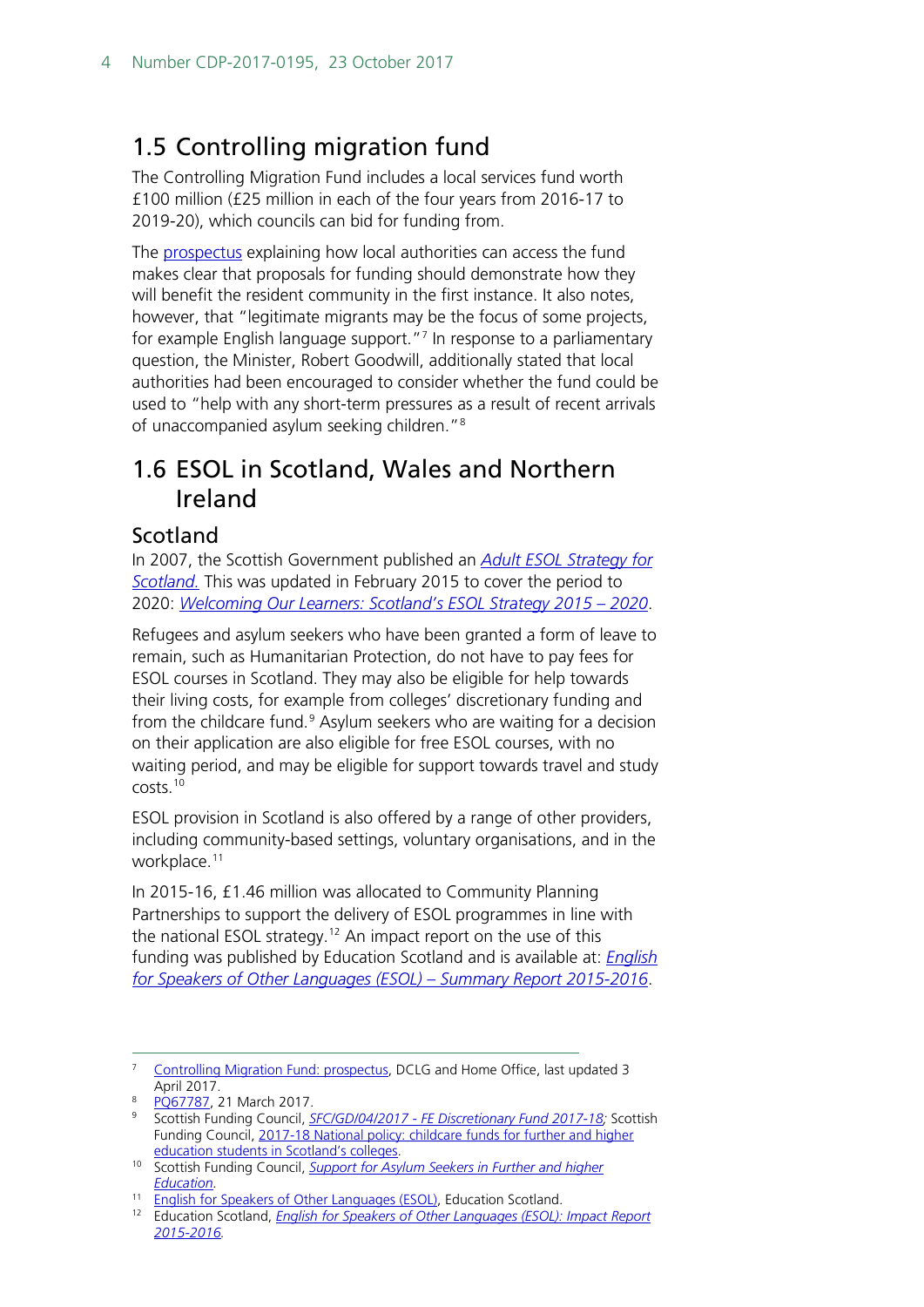#### **Holistic Integration Service**

The Holistic Integration Service (HIS) was a partnership between a number of organisations, led by the Scottish Refugee Council, which offered 12 months of support to new refugees in Scotland. The service ran over a three year period from 2013 to 2016.

Under the HIS, following an English language assessment, people with lower level English language skills were offered "Survival English" courses at Workers' Educational Association Scotland. Those with higher level skills were able to join ESOL classes at Glasgow Clyde College, set up through a "dedicated referral pathway."<sup>[13](#page-4-2)</sup>

Further information on the HIS is available in a [lessons-learned](http://www.scottishrefugeecouncil.org.uk/assets/0001/1142/Full_Integration_Report_June_2016.pdf) report on the third year of the programme.

#### <span id="page-4-0"></span>Wales

The ESOL strategy for Wales, *[English for Speakers of Other Languages](http://gov.wales/docs/dcells/publications/140619-esol-policy-en.pdf)  [\(ESOL\) policy for Wales,](http://gov.wales/docs/dcells/publications/140619-esol-policy-en.pdf)* was published in June 2014.

Information on the access and support for refugees and asylum seekers to undertake ESOL in Wales was provided in response to a question in the Welsh Assembly in January 2017:

Officials are working closely with colleagues across the sector to ensure refugees and asylum seekers have access to appropriate ESOL courses.

The Welsh Government published its ESOL Policy for Wales in 2014. The policy was developed with the full participation of the sector, under the steer and guidance of the ESOL Advisory Board. In the policy, ESOL is given equal status as Essential Skills, and we commit to funding ESOL in the same way as we fund Essential Skills in Wales.

The Welsh Government does not differentiate according to a learner's residential status. All learners, including Refugees and Asylum Seekers are eligible for support.

With regard to the Syrian Refugee Resettlement Programme (SRP) specifically, officials are working with the Welsh Local Government Association (WLGA) and the Wales Migration Partnership (WMP) to coordinate this additional provision across Wales. This aims to support Local Authorities to deliver ESOL; and to ensure the additional provision compliments the mainstream provision available to allow learners to access provision at all  $levels<sup>14</sup>$  $levels<sup>14</sup>$  $levels<sup>14</sup>$ 

### <span id="page-4-1"></span>Northern Ireland

Prior to February 2016, ESOL classes were free for asylum seekers and those Syrian refugees resettled in Northern Ireland under the Vulnerable Persons Relocation Scheme (VPRS), but not for other refugees.<sup>[15](#page-4-4)</sup> Following an announcement in January 2016 by the Northern Irish Minister of the Department of Employment and Learning, Dr Stephen Farry, the entitlement to free ESOL classes was extended to all

<span id="page-4-2"></span> <sup>13</sup> Scottish Refugee Council, *[Rights, Resilience, and Refugee Integration](http://www.scottishrefugeecouncil.org.uk/assets/0001/1142/Full_Integration_Report_June_2016.pdf)*, June 2016*.*

<sup>14</sup> [WAQ71852,](http://www.assembly.wales/en/bus-home/pages/plenaryitem.aspx?category=Written%20Question&itemid=3353) 17 January 2017.

<span id="page-4-4"></span><span id="page-4-3"></span><sup>15</sup> For information, see: [Stormont u-turn sees free English classes for all refugees,](http://www.irishnews.com/news/2016/01/16/news/stormont-u-turn-sees-free-english-classes-for-all-refugees-384425/) *The Irish News,* 16 January 2016; [Update from NICRAS.](https://naccom.org.uk/update-work-nicras/)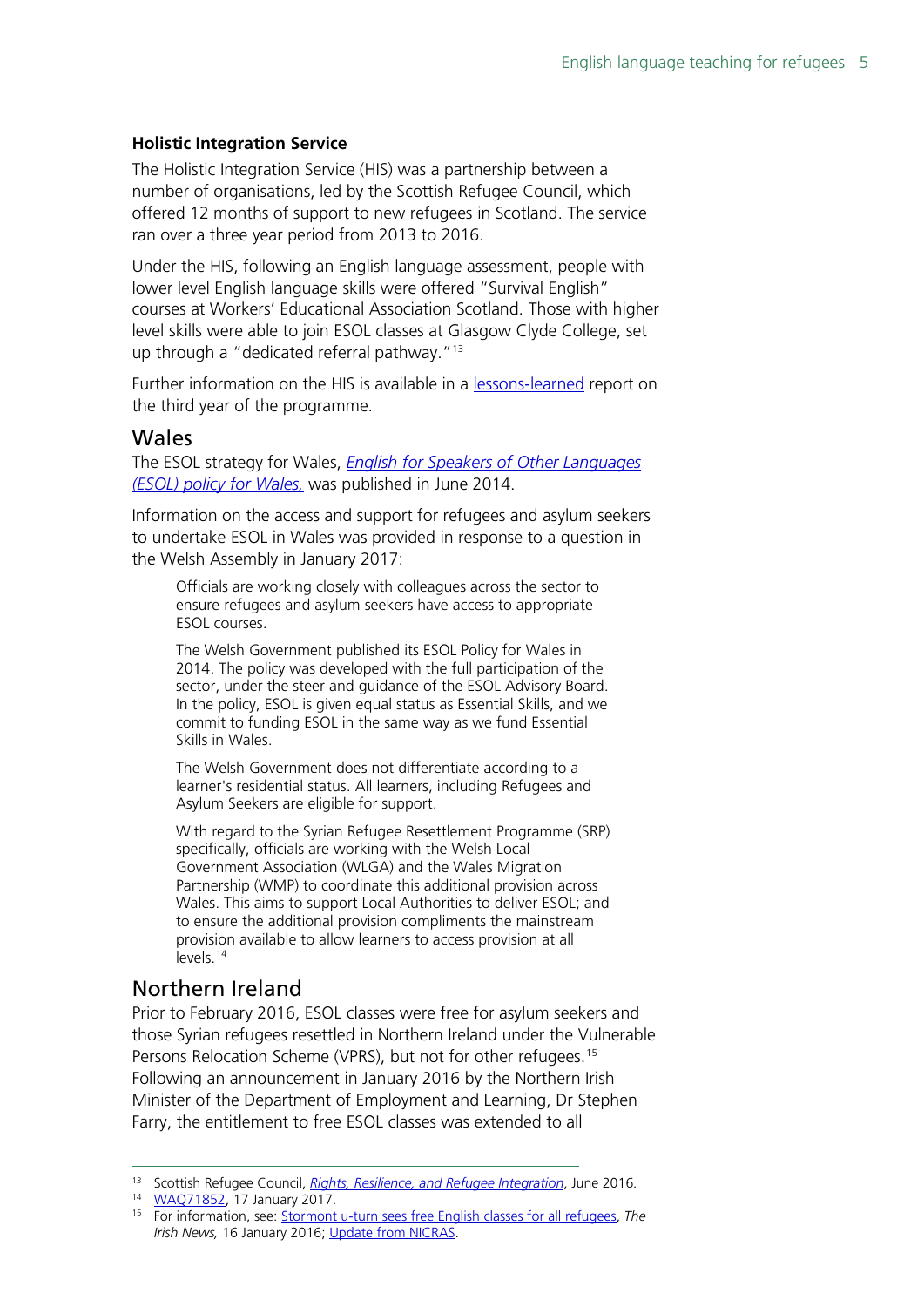refugees.<sup>[16](#page-5-3)</sup> In announcing the change, the Minister was reported as stating that "analysis indicates that demand for provision is relatively small so any additional costs will be affordable within the department's budget."<sup>17</sup>

# <span id="page-5-0"></span>1.7 Reports

#### <span id="page-5-1"></span>Casey Review into opportunity and integration

In December 2016, Louise Casey published the report of her review into [opportunity and integration.](https://www.gov.uk/government/publications/the-casey-review-a-review-into-opportunity-and-integration)

The report argued that language proficiency issues in some communities were particularly worrying because poor English language skills "have been shown to create a number of disadvantages" and stand out "strongly as a barrier to progress" in relation to integration and economic success.<sup>[18](#page-5-5)</sup>

The report also noted that 27% of ESOL learners go on to further learning and stated that "there is a clear link between the level of English spoken and the level of qualifications obtained, and between levels of English and employment rates and labour market capabilities."<sup>[19](#page-5-6)</sup>

#### **Recommendations and response**

The report recommended that central government should support a new programme to help improve community cohesion, which would provide targeted support for projects that would build more resilient communities. While the report stated that the Government should agree a final list of project criteria, it stated that they should include the promotion of English language.[20](#page-5-7)

In response to a parliamentary question in October 2017, the Minister, Marcus Jones, stated that since the publication of the Casey Review the Government had been "reviewing the available evidence on the main causes of poor integration" and "in the coming months…will bring forward plans for tackling these issues though a new integration strategy."<sup>[21](#page-5-8)</sup>

### <span id="page-5-2"></span>Refugee Action, *Let Refugees Learn*

In May 2016, Refugee Action published *[Let Refugees Learn](http://www.refugee-action.org.uk/wp-content/uploads/2016/11/letrefugeeslearnfullreport.pdf)* as part of a larger campaign.

The report argued that refugees "have a great determination and desire to learn English" but are finding it harder to access ESOL classes because of funding reductions that have "resulted in shortages of provision, waiting lists, and other barriers to participation, particularly for women." The prospects for high quality provision are additionally

<span id="page-5-3"></span><sup>&</sup>lt;sup>16</sup> Department for Employment and Learning, [Circular FE12/15,](https://www.economy-ni.gov.uk/sites/default/files/publications/del/New%20ESOL%20circular%20%282%29.pdf) 9 November 2015.

<span id="page-5-4"></span><sup>17</sup> [Refugees in Northern Ireland offered free English lessons,](http://www.bbc.co.uk/news/uk-northern-ireland-35324418) *BBC News,* 15 January 2016.

<span id="page-5-5"></span><sup>18</sup> Dame Louise Casey, *[The Casey Review: A review into opportunity and integration,](https://www.gov.uk/government/publications/the-casey-review-a-review-into-opportunity-and-integration)* December 2016, pp94-9.

<span id="page-5-6"></span><sup>&</sup>lt;sup>19</sup> As above, p97.

 $20$  As above, p167.

<span id="page-5-8"></span><span id="page-5-7"></span><sup>21</sup> [PQ 106973,](http://www.parliament.uk/written-questions-answers-statements/written-question/commons/2017-10-10/106973) 16 October 2017.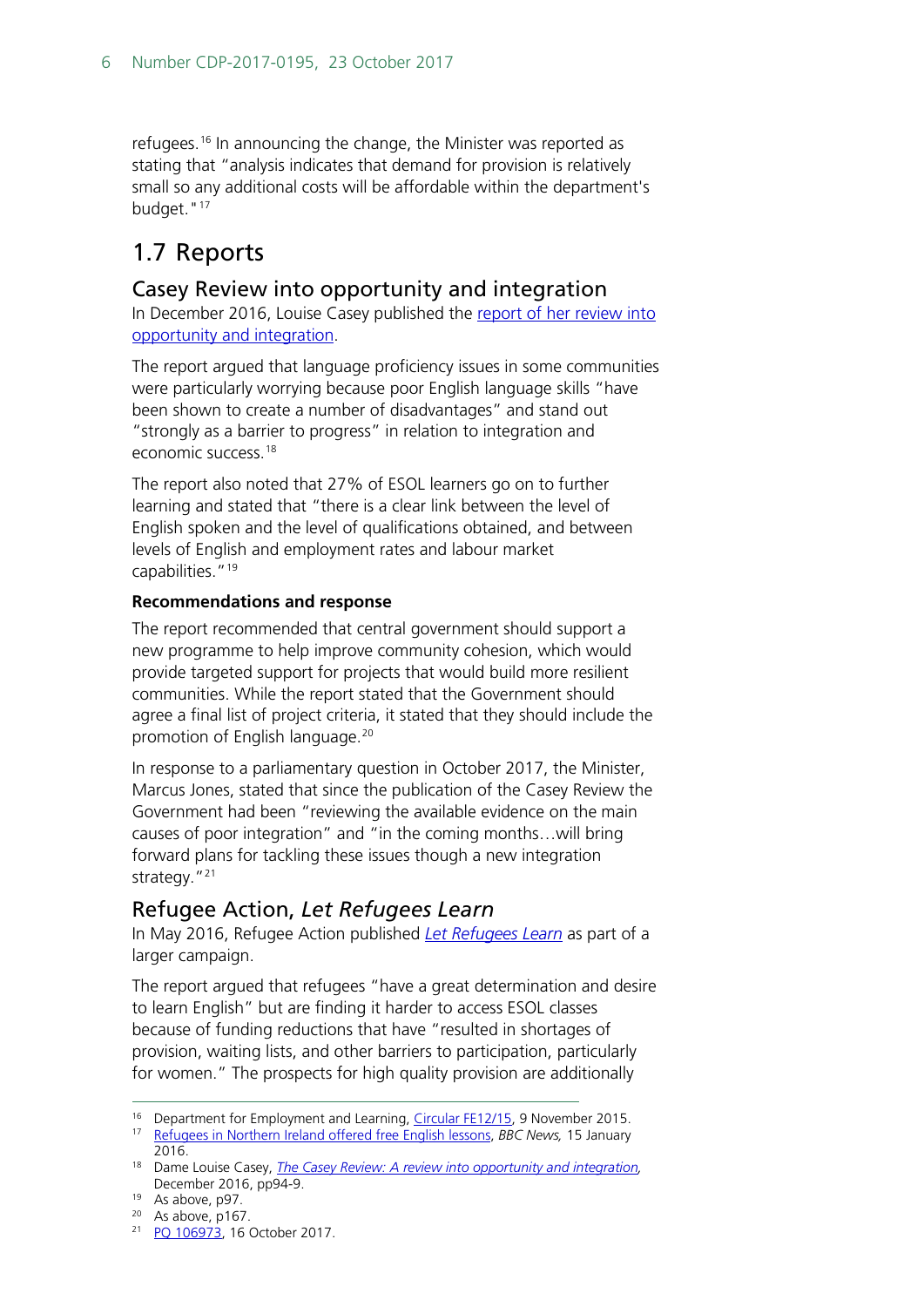undermined, the report contended, by the fragmentation of ESOL provision between multiple government departments and by the lack of an ESOL strategy for England.<sup>[22](#page-6-1)</sup>

The report's recommendations included:

- A fund should be created to specifically support refugees learn English that would enable all refugees to have free ESOL classes for their first two years in England.
- An ESOL strategy for England should be published, which should set national targets for ESOL provision and attainment.
- Equal access to ESOL classes should be ensured, particularly for women, by, for example, making sure learners have access to childcare facilities.
- Asylum seekers should be given with the right to access free English language learning from the point when they make their asylum claim.[23](#page-6-2)

#### <span id="page-6-0"></span>APPG on Refugees, *Refugees Welcome?,* April 2017

In April 2017, the All Party Parliamentary Group on Refugees published a report, *[Refugees Welcome?,](https://www.refugeecouncil.org.uk/assets/0004/0316/APPG_on_Refugees_-_Refugees_Welcome_report.pdf)* looking at how government policies supported refugees in the UK.

The report stated that English language was key to successful integration, which allows refugees to "rebuild their lives and make full use of their talents and abilities to take part in and contribute to British society."<sup>24</sup>

The report raised concerns about the support provided to refugees in learning English. In particular, it stated, a shortage of ESOL classes "prevents refugees from being able to access other areas of support, from gaining employment and from taking part in community activities." It added that reductions to ESOL funding has "led to longer waiting lists, a decline in teaching hours and a lack of classes that meet the needs of refugees."[25](#page-6-4)

The report recommended that the Government should create an ESOL strategy for England, which should include increased funding and support for voluntary groups providing additional language support alongside ESOL classes.[26](#page-6-5)

A [short debate](https://hansard.parliament.uk/Lords/2017-07-19/debates/02FCEA8A-3782-431D-9C2C-DEA8D4783847/Refugees#contribution-88437004-BE7E-4AD4-BEFD-98A4B420082E) on the report was held in the House of Lords on 19 July 2017.

<span id="page-6-1"></span> <sup>22</sup> Refugee Action, *[Let Refugees Learn,](http://www.refugee-action.org.uk/wp-content/uploads/2016/11/letrefugeeslearnfullreport.pdf)* May 2016, pp1-4.

<span id="page-6-2"></span> $23$  As above.

<sup>24</sup> All Party Parliamentary Group on Refugees, *[Refugees Welcome?,](https://www.refugeecouncil.org.uk/assets/0004/0316/APPG_on_Refugees_-_Refugees_Welcome_report.pdf)* April 2017, pp6-7.

<span id="page-6-4"></span><span id="page-6-3"></span><sup>25</sup> All Party Parliamentary Group on Refugees, *[Refugees Welcome?,](https://www.refugeecouncil.org.uk/assets/0004/0316/APPG_on_Refugees_-_Refugees_Welcome_report.pdf)* April 2017, pp6-7.

<span id="page-6-5"></span><sup>&</sup>lt;sup>26</sup> As above, p30.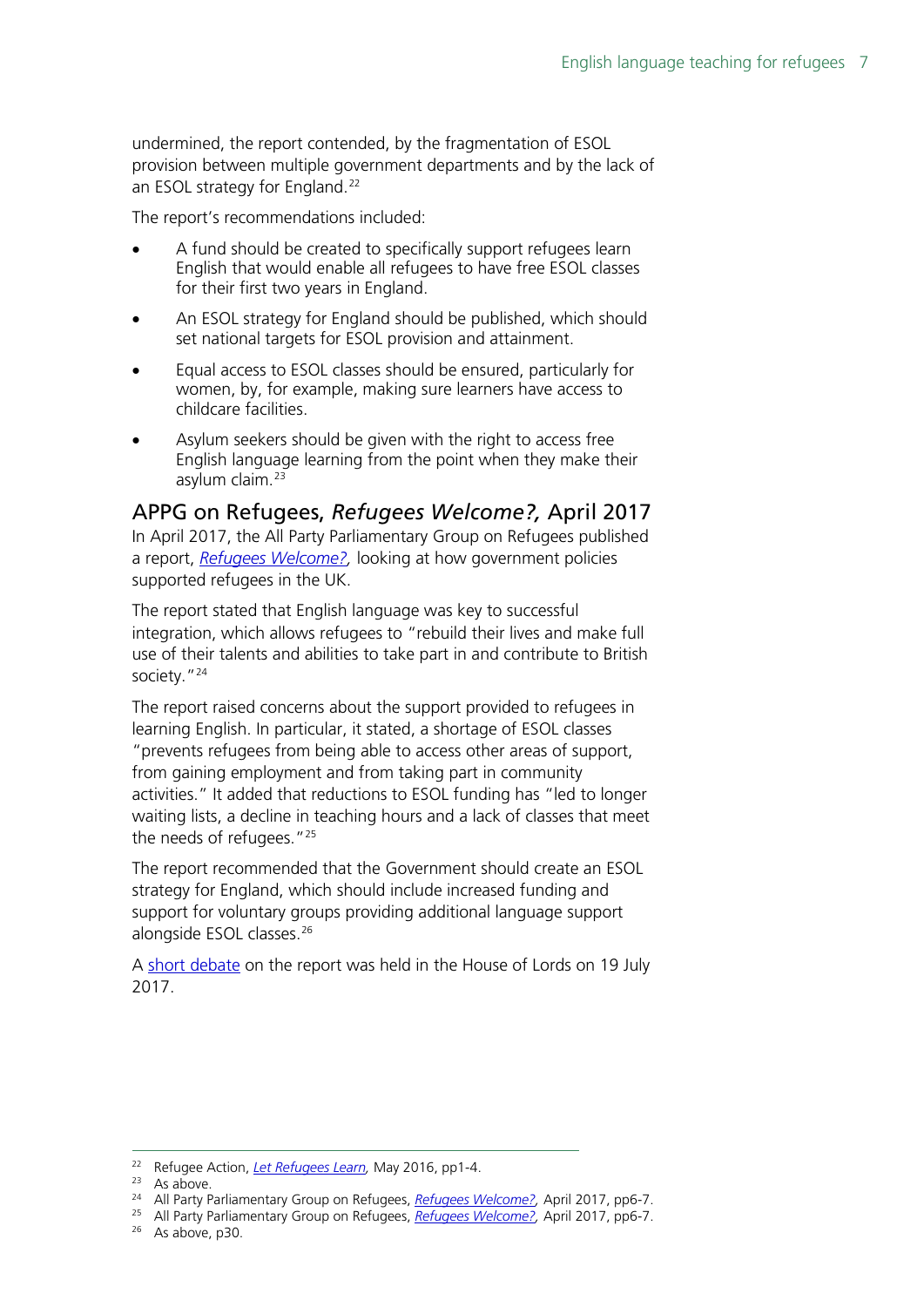# <span id="page-7-0"></span>2. Parliamentary material

# <span id="page-7-1"></span>2.1 Written Parliamentary Questions

**[Opportunity](http://www.parliament.uk/written-questions-answers-statements/written-question/commons/2017-10-10/106973) and Integration Review** 

#### **Asked by:** Marsden, Gordon | **Party:** Labour Party

To ask the Secretary of State for Communities and Local Government, when he plans to publish the Government response to the Casey Review.

**Answering member:** Mr Marcus Jones | **Party:** Conservative Party | **Department:** Department for Communities and Local Government

On 5 December 2016, Dame Louise Casey published her independent review of how to boost opportunity and integration in isolated and deprived communities. Since then my Department has been reviewing the available evidence on the main causes of poor integration. In the coming months we will bring forward plans for tackling these issues through a new integration strategy.

16 Oct 2017 | Written questions | Answered | House of Commons | 106973

**Date tabled:** 10 Oct 2017 | **Date for answer:** 16 Oct 2017 | **Date answered:** 16 Oct 2017

#### **English [Language:](http://www.parliament.uk/written-questions-answers-statements/written-question/commons/2017-10-10/106972) Education**

**Asked by:** Marsden, Gordon | **Party:** Labour Party

To ask the Secretary of State for Education, how many learners were enrolled on ESOL courses between the ages of (a) 19 to 25, (b) 26 to 30, (c) 31 to 45, (d) 45 to 54 and (e) over 55 in the years (i) 2009-10, (ii) 2012-13, (iii) 2014-15, (iv) 2015-16 and (v) 2016-17.

**Answering member:** Mr Robert Goodwill | **Party:** Conservative Party | **Department:** Department for Education

The table below provides participation on English for Speakers of Other Languages (ESOL) courses by age band in the 2012/13, 2014/15, 2015/16 and 2016/17 academic years. All figures use full, final year data except for 2016/17 figures which are provisional.

Figures for the 2009/10 academic year are not available.

| Year    | <b>Age Band</b> |               |             |                    |            |              |
|---------|-----------------|---------------|-------------|--------------------|------------|--------------|
|         | 19 to<br>25     | $26$ to<br>30 | 31 to<br>45 | <b>46 to</b><br>54 | Over<br>55 | <b>Total</b> |
| 2012/13 | 26,040          | 28,950        | 66,280      | 17,320             | 7,660      | 146,200      |
| 2014/15 | 21,350          | 24,330        | 60,140      | 16,670             | 8,580      | 131,100      |
| 2015/16 | 18,460          | 20,860        | 51,620      | 12,930             | 6,720      | 110,600      |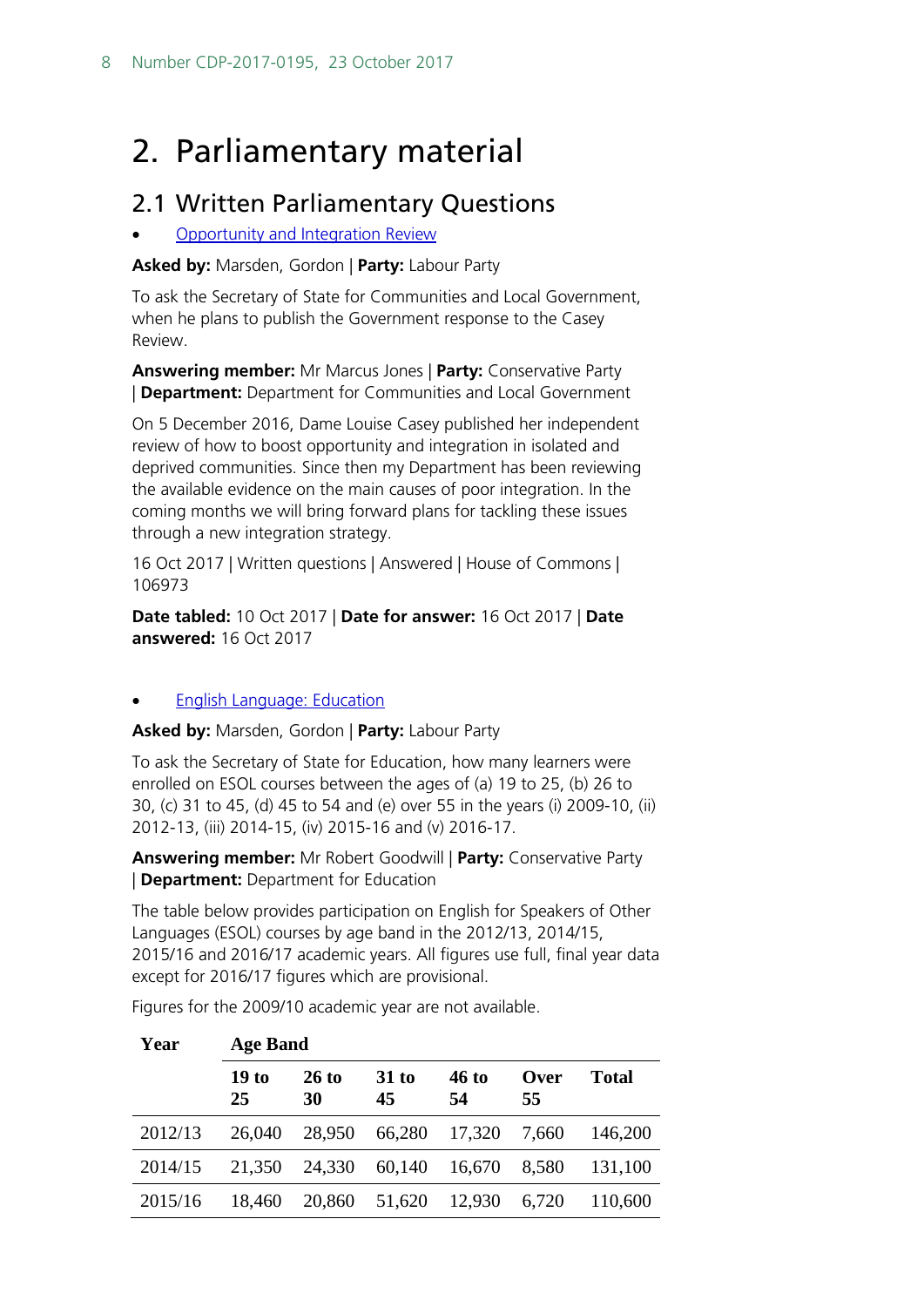#### 2016/17 (P) 18,690 21,050 54,570 13,660 6,460 114,400

#### (P) notes that the data are provisional

All totals are rounded to the nearest hundred

16 Oct 2017 | Written questions | Answered | House of Commons | 106972

**Date tabled:** 10 Oct 2017 | **Date for answer:** 16 Oct 2017 | **Date answered:** 16 Oct 2017

#### **[Asylum](http://www.parliament.uk/written-questions-answers-statements/written-question/commons/2017-03-14/67787)**

**Asked by:** Brock, Deidre | **Party:** Scottish National Party

To ask the Secretary of State for the Home Department, if she will make it her policy to match-fund the costs to local authorities of refugees and asylum seekers with central government funding.

**Answering member:** Mr Robert Goodwill | **Party:** Conservative Party | **Department:** Home Office

The Government has committed £129 million to assist with local authority costs over years two-five of the Syrian Vulnerable Persons Resettlement scheme. This is in addition to the first 12 months of a refugee's resettlement costs, which are funded by central government using the [Official Development Assistance](https://en.wikipedia.org/wiki/Official_Development_Assistance) budget. The grant to local authorities is not ring fenced, and can be used for example towards support for costs such as counselling, social care and other needs. Funding payments (per individual refugee) can be pooled and managed across all the refugees a local authority takes in.

For unaccompanied asylum seeking children, local authorities receive a daily rate towards the costs of care. Last year the Government significantly increased the funding it provides to local authorities caring for unaccompanied asylum seeking children (UASC) by 28% for those aged 16 and 17 and by 20% for those aged under 16. These rates are based on the information provided to the Home Office by local authorities about their actual expenditure in looking after UASC. We will be conducting a review of these rates in the coming months.

Refugees and asylum seekers also have access to health and education services, which are funded through the normal per capita funding routes. In addition, local authorities are also able to apply to the £140m Controlling Migration Fund which was announced by the Home Secretary in October 2016. This fund is intended to cover a broad range of costs associated with migration and local authorities have been encouraged to consider whether the fund could help with any shortterm pressures as a result of recent arrivals of UASC.

21 Mar 2017 | Written questions | Answered | House of Commons | 67787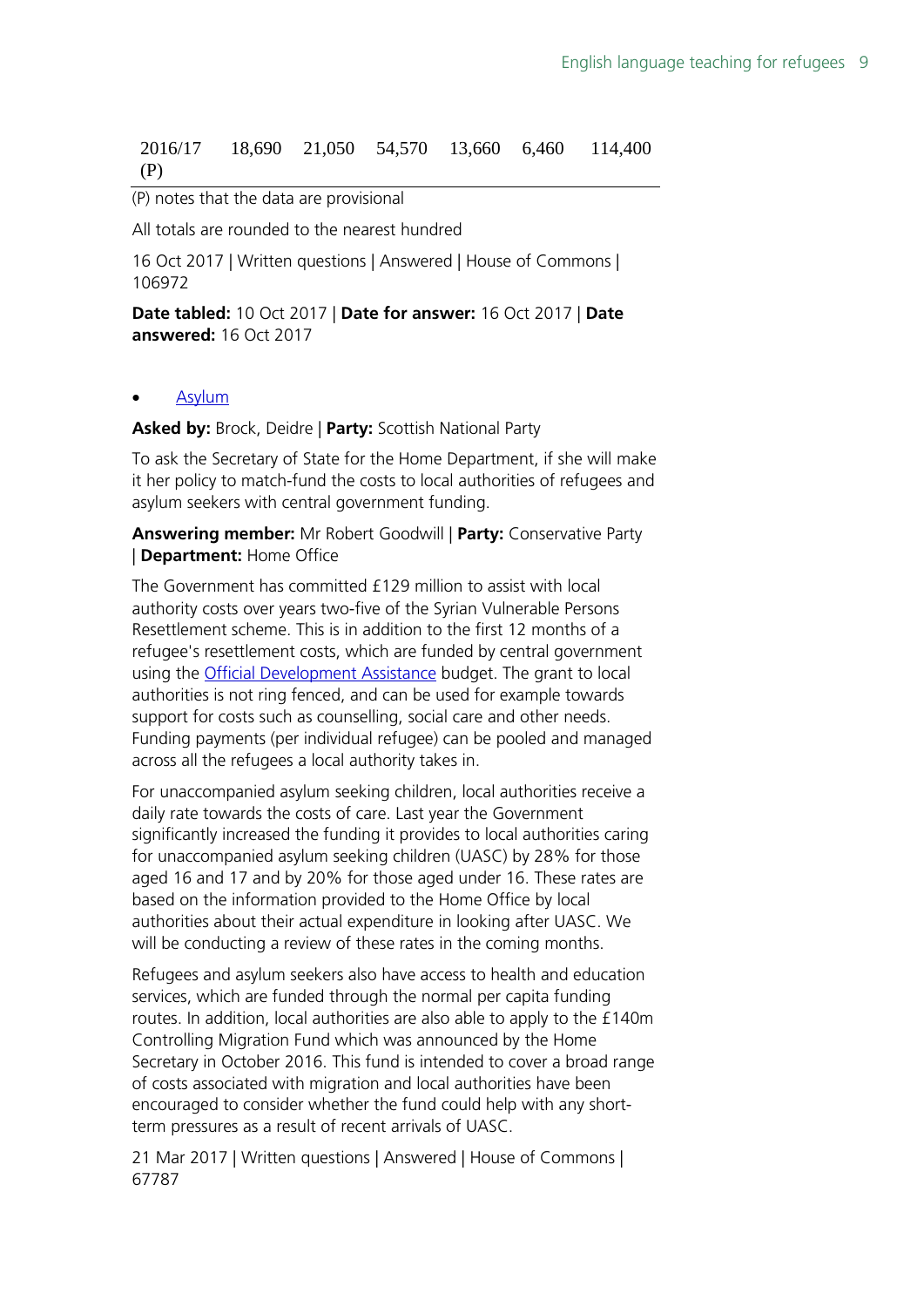**Date tabled:** 14 Mar 2017 | **Date for answer:** 16 Mar 2017 | **Date answered:** 21 Mar 2017

#### [Refugees: English Language](http://www.parliament.uk/written-questions-answers-statements/written-question/lords/2017-01-10/HL4506)

#### **Asked by:** Lord Hylton | **Party:** Crossbench

To ask Her Majesty's Government whether they intend to increase the £10 million allotted to teaching English to Syrian refugees in Britain; and whether they will extend the scope of the programme to include resettled refugees of all origins.

**Answering member:** Baroness Williams of Trafford | **Party:**  Conservative Party | **Department:** Home Office

The £10 million funding being rolled out to provide additional ESOL lessons to Syrians on the Vulnerable Persons Resettlement (VPR) scheme is also intended to help those who arrive in the UK under the Vulnerable Children's Resettlement (VCR) scheme which is for children and their families from the Middle East and North Africa (MENA) region. English language tuition also forms part of the support package provided to beneficiaries of the Gateway Protection Programme.

Other adults who are granted refugee status or humanitarian protection become eligible for government skills funding as any other UK resident and are not subject to the normal 3 year qualifying period.

24 Jan 2017 | Written questions | Answered | House of Lords | HL4506

**Date tabled:** 10 Jan 2017 | **Date for answer:** 24 Jan 2017 | **Date answered:** 24 Jan 2017

#### • English [Language:](http://www.parliament.uk/written-questions-answers-statements/written-question/commons/2017-01-19/60891) Education

#### **Asked by:** Brown, Lyn | **Party:** Labour Party

To ask the Secretary of State for Education, how much Government funding has been made available for lessons in English for speakers of other languages in each of the last 10 years.

**Answering member:** Robert Halfon | **Party:** Conservative Party | **Department:** Department for Education

I would refer you to my response to PQ59503 in which I provide the information that the Honourable Lady requested. The table below shows estimated funding for adult skills budget English for speakers of other languages (ESOL) provision from 2009/10 onwards, and also includes funding by the Department for Communities and Local Government. We do not hold data before 2009/10.

Funding for ESOL is allocated by the Skills Funding Agency as part of a provider's adult skills budget. In addition, there are a number of ESOL courses funded through the Agency's community learning budget, but we do not collect data which enables us to provide a breakdown of the expenditure on these. SFA-funded providers which deliver ESOL include Further Education colleges, local authorities and a few other providers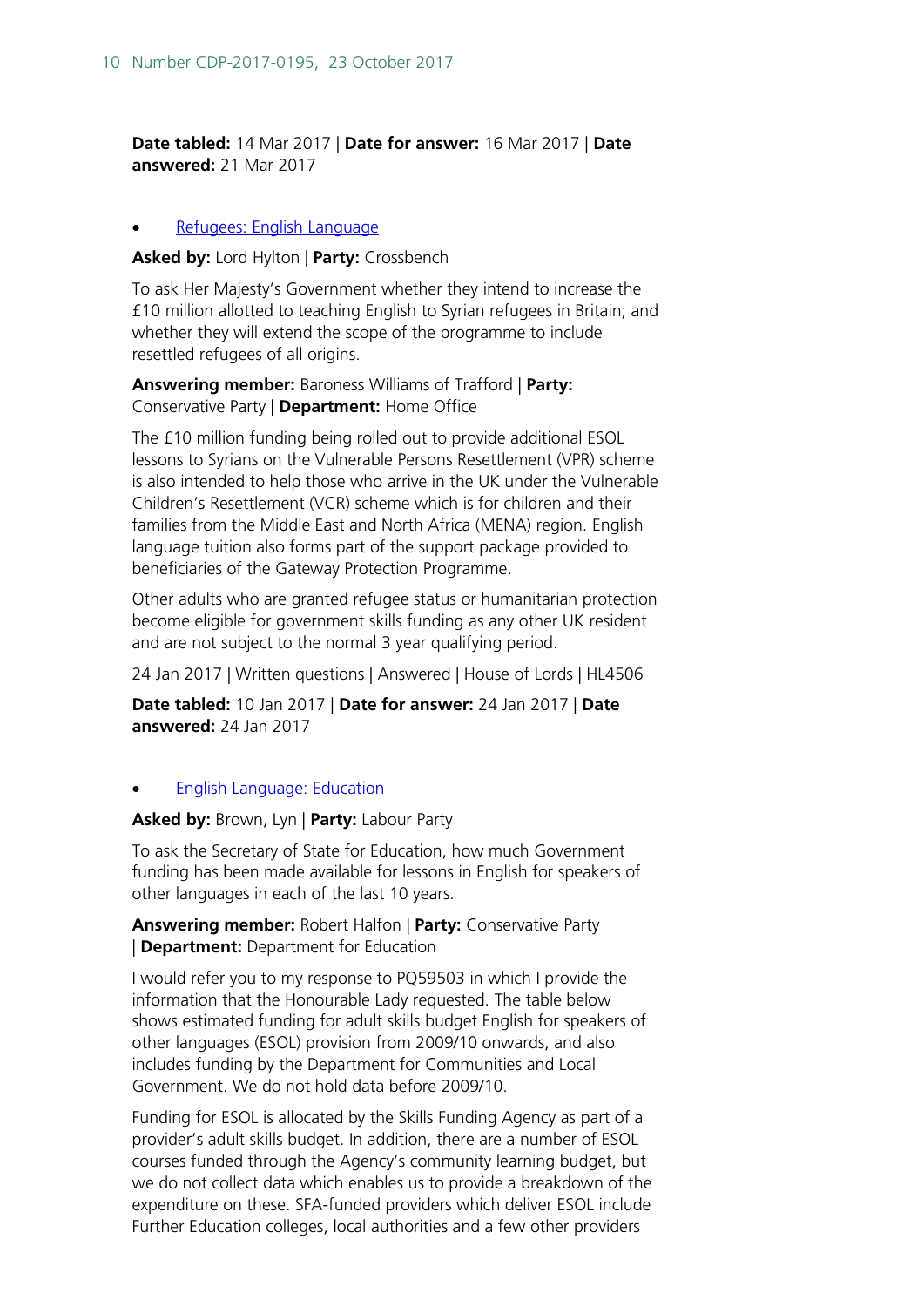From 2013/14 the Department for Communities and Local Government has directly funded six projects to engage isolated adults with poor or no English who had not previously accessed mainstream training.

| <b>YEAR</b>   | <b>DfE ACADEMIC</b>           | <b>DCLG FINANCIAL</b>   |
|---------------|-------------------------------|-------------------------|
|               | <b>YEAR ESTIMATED</b>         | <b>YEAR FUNDING FOR</b> |
|               | <b>FUNDING*</b> (Adult Skills | <b>ENGLISH LANGUAGE</b> |
|               | <b>Budget</b> )               | <b>PROJECTS</b>         |
| 2009/10       | £203m                         |                         |
| 2010/11 £169m |                               |                         |
| 2011/12 £117m |                               |                         |
| 2012/13 £128m |                               | £0.12m                  |
| 2013/14 £120m |                               | £2.14m                  |
| 2014/15 £104m |                               | £3.66m                  |
| 2015/16       | £90                           | £2.53m                  |

\*(Formerly the Department for Business, Innovation and Skills) – funding values are estimated using data from the Individualised Learner Record (ILR). Estimated funding provides an indication of the level of government funding and should not be treated as actual spend.

02 Feb 2017 | Written questions | Answered | House of Commons | 60891

**Date tabled:** 19 Jan 2017 | **Date for answer:** 23 Jan 2017 | **Date answered:** 02 Feb 2017

#### **[Literacy](http://www.parliament.uk/written-questions-answers-statements/written-question/lords/2016-09-09/HL1754)**

**Asked by:** Baroness Rebuck | **Party:** Labour Party

To ask Her Majesty's Government, in the light of the finding in the House of Commons Business, Innovation and Skills Committee's Fifth Report of Session 2014–15 that the ability to gain literacy and numeracy skills is a fundamental right of all adults, what steps they are taking to ensure that the one in six of the population with poor literacy skills have opportunities to gain at least entry level literacy skills.

#### **Answering member:** Lord Nash | **Party:** Conservative Party | **Department:** Department for Education

This Government understands the importance of strong literacy skills and makes English provision a priority for support within the adult skills system. We fully fund, through a statutory entitlement, all adults to achieve their first English GCSE at grade C or above as well as other qualifications which help them get to that level. We also support English for Speakers of Other Languages (ESOL) provision, in addition to DCLG's community-based programmes and investment in Syrian refugees' English Language training through the Syrian resettlement programme.

This provision is available for a wide range of learners including: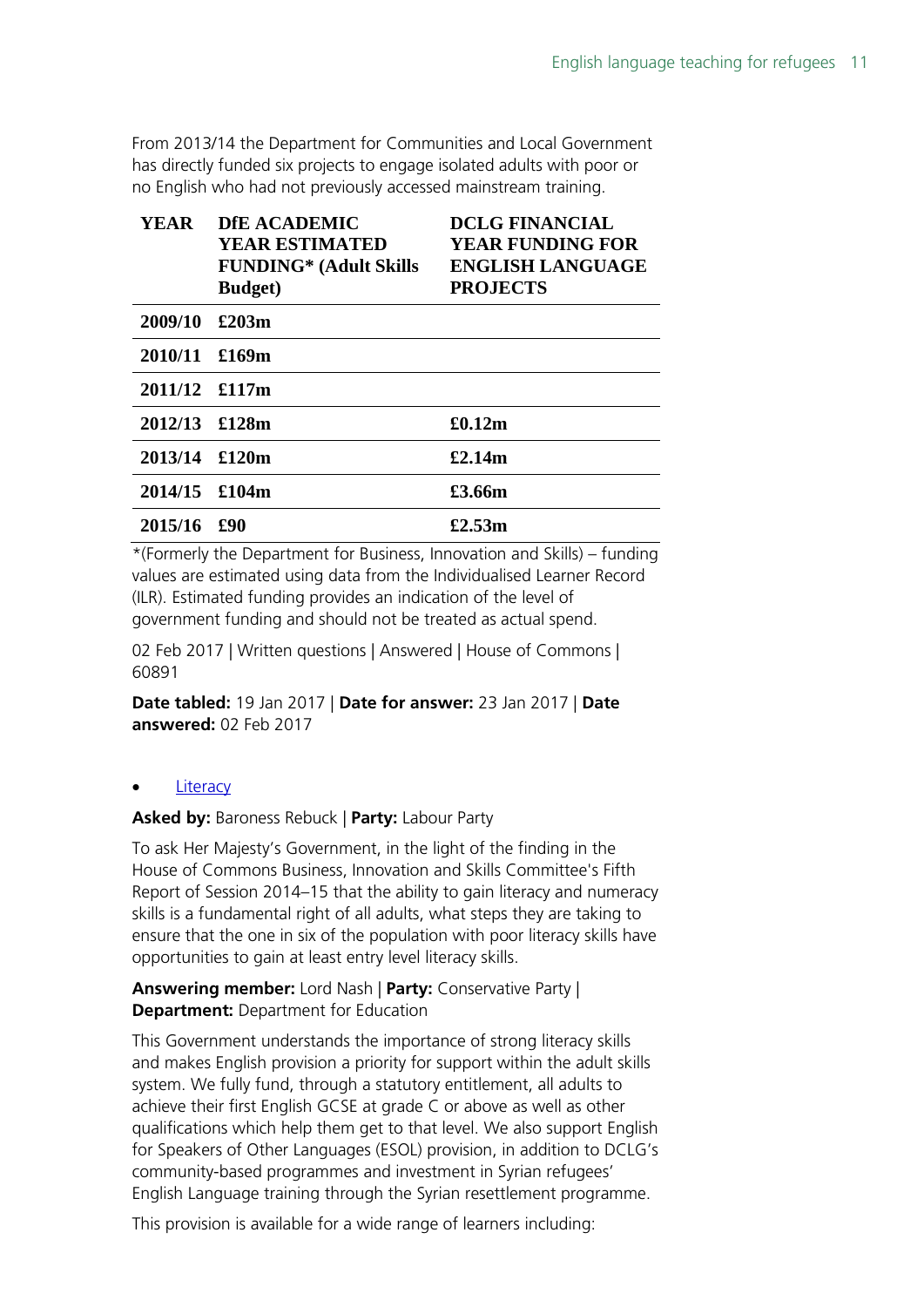- Prisoners, through the Offender Learning and Skills Service;
- Learners in the community, including through Family English, Maths and Language;
- People who need ESOL;
- Trainees as part of their traineeship;
- Apprentices as part of their apprenticeship;
- Jobseekers.

To enable these learners to improve their literacy skills, we have embedded English at the heart of all our major programmes. This means:

- Learners who did not achieve a good GCSE pass in English by the age of 16 are now required to continue to study the subject post-16;
- Since 2014/15, the English requirement for Intermediate Apprenticeships has been stronger, with all apprentices who have already achieved level 1 English having to work towards level 2;
- Since 2014/15, young people undertaking a traineeship have been required to study English unless they already have level 2 qualifications in the subjects;

We have reformed GCSEs to ensure they are more stretching and provide greater assurance of core literacy skills than the old GCSEs. In line with the Business, Innovation and Skills Committee recommendation, we recognise that some people are not ready to take GCSE so we are also improving the rigour and relevance of English Functional Skills qualifications, which are taken by many students and apprentices aged 16 and over. We have commissioned the Education and Training Foundation to revise the National Literacy (and Numeracy) Standards and reform Functional Skills with the new qualifications being delivered from September 2018.

To ensure high quality provision is delivered, we have invested over £30m over the past 3 years to improve the quality of the English (and maths) workforce in further education, driving forward improvements in governance and leadership.

To ensure prisoners have the opportunity to improve their literacy skills, Government accepted in principle the recommendations of the review led by Dame Sally Coates on prison education which will include developing a new curriculum for the teaching of basic literacy in prisons.

Lastly, we are undertaking a range of research to better understand where Government investment in English has the greatest impact and delivers value for money. As recommended by the Business, Innovation and Skills Committee in their 14/15 report, Government is using behavioural insights to identify how to motivate adults to improve their English and encourage learners to keep studying once enrolled on a course. I am pleased to report that very positive trial results will be published shortly by the Behavioural Insights Team. This report includes trial findings working with the Army as a significant provider of workplace literacy training.

19 Sep 2016 | Written questions | Answered | House of Lords | HL1754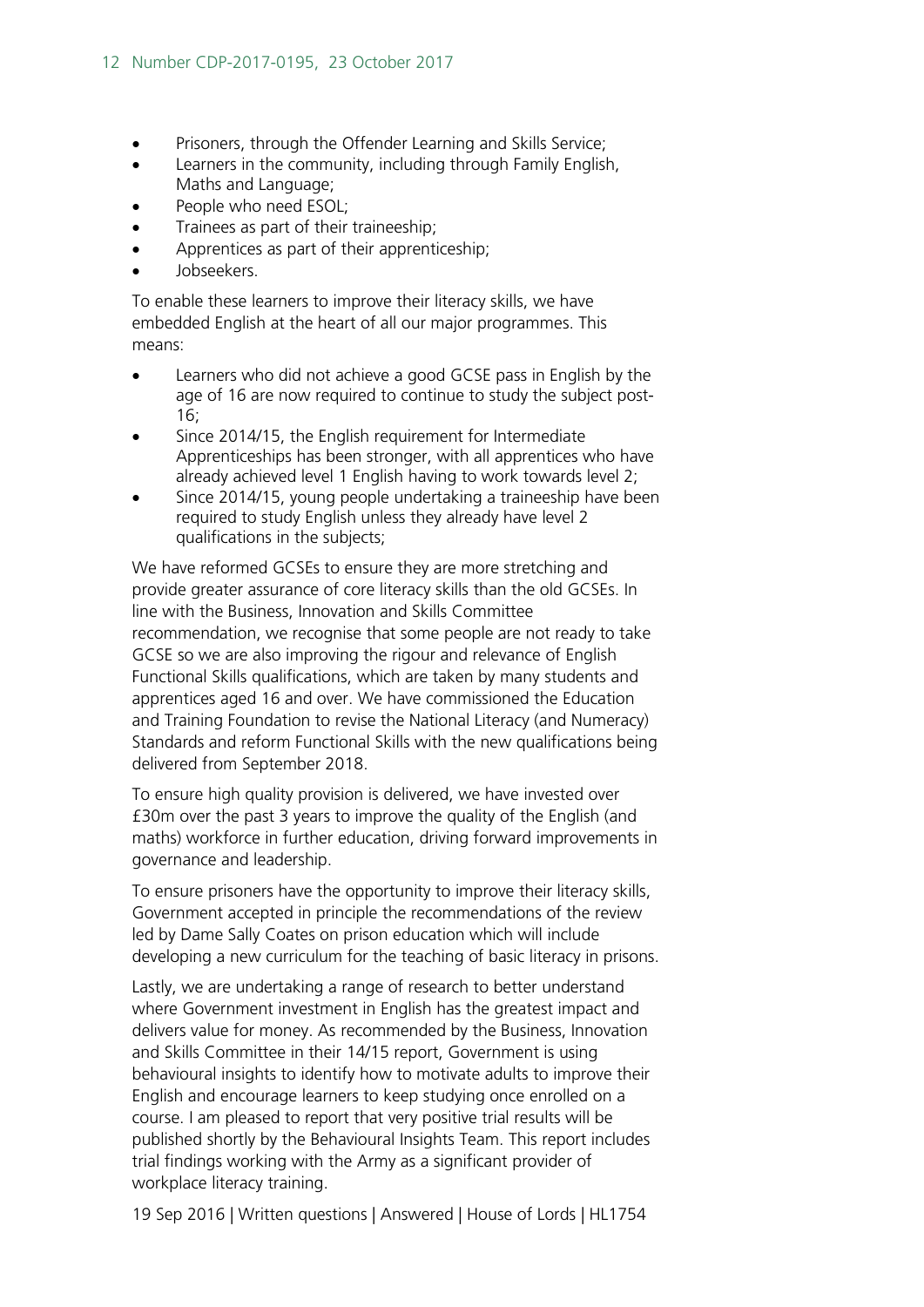**Date tabled:** 09 Sep 2016 | **Date for answer:** 23 Sep 2016 | **Date answered:** 19 Sep 2016

#### [Refugees: Syria](http://www.parliament.uk/written-questions-answers-statements/written-question/commons/2016-10-24/49968)

**Asked by:** Burrowes, Mr David | **Party:** Conservative Party

To ask the Secretary of State for the Home Department, with reference to the £10 million package announced on 4 September 2016 for resettled Syrian refugees, how many hours of additional English language teaching per refugee that funding will provide.

**Answering member:** Mr Robert Goodwill | **Party:** Conservative Party | **Department:** Home Office

The ESOL funding is provided to help refugees learn English and integrate into British society.

Although it is expected that standards of English will improve, there is currently no standard set attainment level, as ability levels will differ. The ESOL courses should be at least 12 hours a week, for a 3 – 6 month period.

31 Oct 2016 | Written questions | Answered | House of Commons | 49968

**Date tabled:** 24 Oct 2016 | **Date for answer:** 27 Oct 2016 | **Date answered:** 31 Oct 2016

**Statistics:** yes | **Subject:** Finance; English language; Refugees; Syria; Resettlement

#### [Refugees: Syria](http://www.parliament.uk/written-questions-answers-statements/written-question/commons/2016-10-07/46887)

**Asked by:** Hussain, Imran | **Party:** Labour Party

To ask the Secretary of State for the Home Department, what assessment she has made of the effect of changes to the funding of English for speakers of other languages services on the ability of local authorities to provide access to English language classes to resettled Syrian refugees.

#### **Answering member:** Mr Robert Goodwill | **Party:** Conservative Party | **Department:** Home Office

Learning English is a key factor in integration and is vital for gaining access to the employment market. Our experience is that most Syrians resettled under the programme are keen to learn English.

English language tuition is already provided as part of the Syrian Vulnerable Persons Resettlement scheme (VPRS) and will be available for adults entering the UK under the Vulnerable Children's Resettlement scheme (VCRS). The recently announced additional £10 million of funding will increase the amount of training available for Syrian refugees resettled in the UK.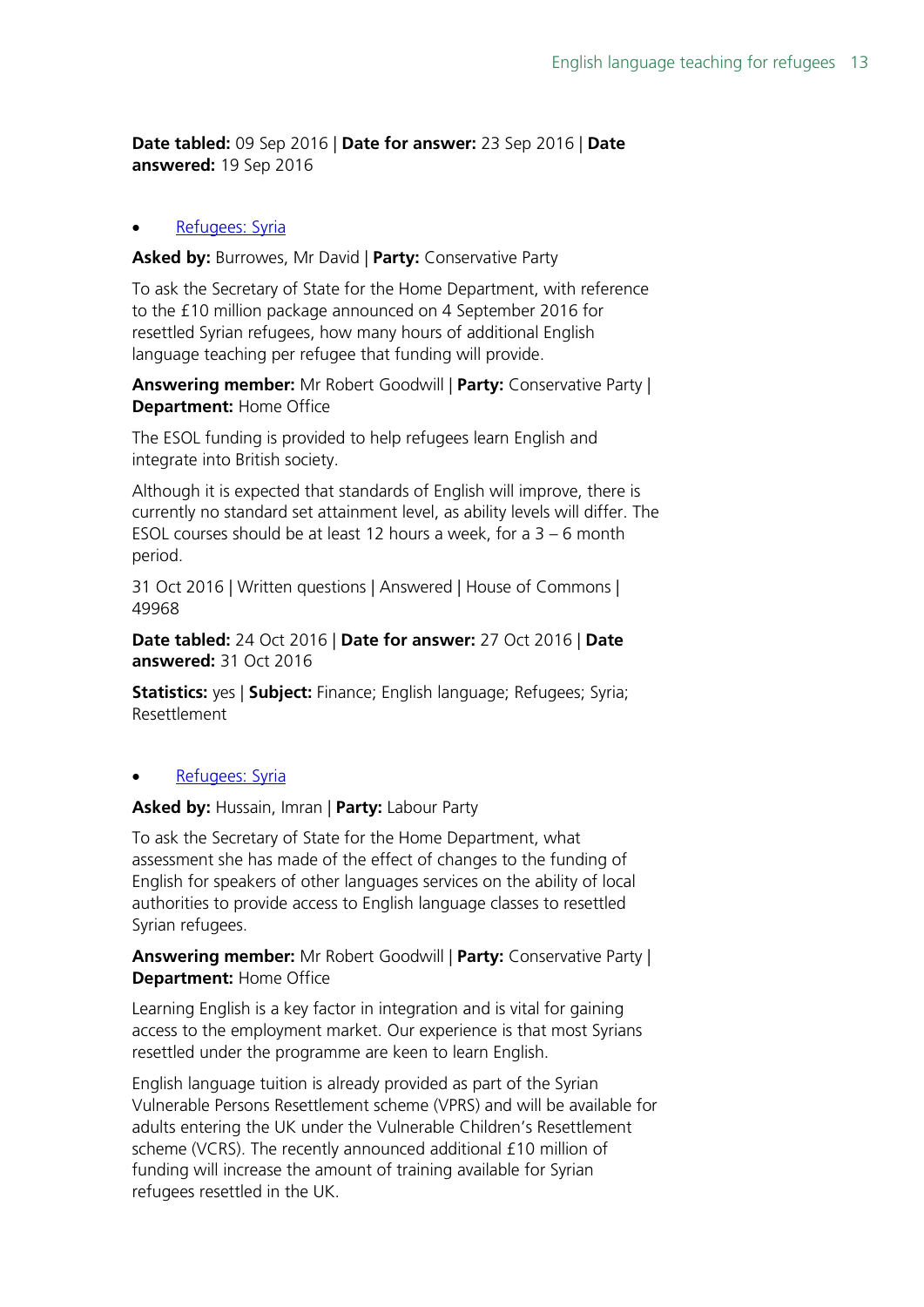We will be working with local authorities to ensure that the funding is taken up in the most effective way, including providing funding for regional English Speakers of other languages (ESOL) co-ordinators to promote best practice, map provision, support authorities to commission services and coordinate volunteers. Many people across the country have also offered their time and support to help refugees improve English and integrate better into their community.

13 Oct 2016 | Written questions | Answered | House of Commons | 46887

**Date tabled:** 07 Oct 2016 | **Date for answer:** 11 Oct 2016 | **Date answered:** 13 Oct 2016

#### • [Refugees: English Language](http://www.parliament.uk/written-questions-answers-statements/written-question/commons/2016-07-13/42667)

**Asked by:** Debbonaire, Thangam | **Party:** Labour Party

To ask the Secretary of State for the Home Department, what steps she is taking to ensure that English classes are provided for refugees as soon as possible after refugee status has been granted.

**Answering member:** Mike Penning | **Party:** Conservative Party | **Department:** Home Office

We are working towards achieving more integrated communities and creating the conditions for everyone to live and work successfully alongside each other.

Those who are granted refugee status are given access to the labour market, mainstream benefits and housing assistance from their local authority. There are therefore no plans to allow refugees to stay in asylum support accommodation.

The Home Office offers integration loans to recognised refugees. The loan is designed to help refugees integrate into UK society by offering financial support towards housing costs, employment and training.

The Home Office also funds strategic migration partnerships which provide coordination and support services for those organisations working with migrants and refugees in local communities.

Earlier this year the Government announced that £20 million of additional funding for English for Speakers of Other Languages (ESOL) courses would be introduced in October 2016. This funding will reach the most isolated communities in the UK.

18 Jul 2016 | Written questions | Answered | House of Commons | 42667

**Date tabled:** 13 Jul 2016 | **Date for answer:** 18 Jul 2016 | **Date answered:** 18 Jul 2016

**Subject:** English language; Refugees

[Refugees: Syria](http://www.parliament.uk/written-questions-answers-statements/written-question/lords/2016-04-20/HL7796)

**Asked by:** Lord Roberts of Llandudno | **Party:** Liberal Democrats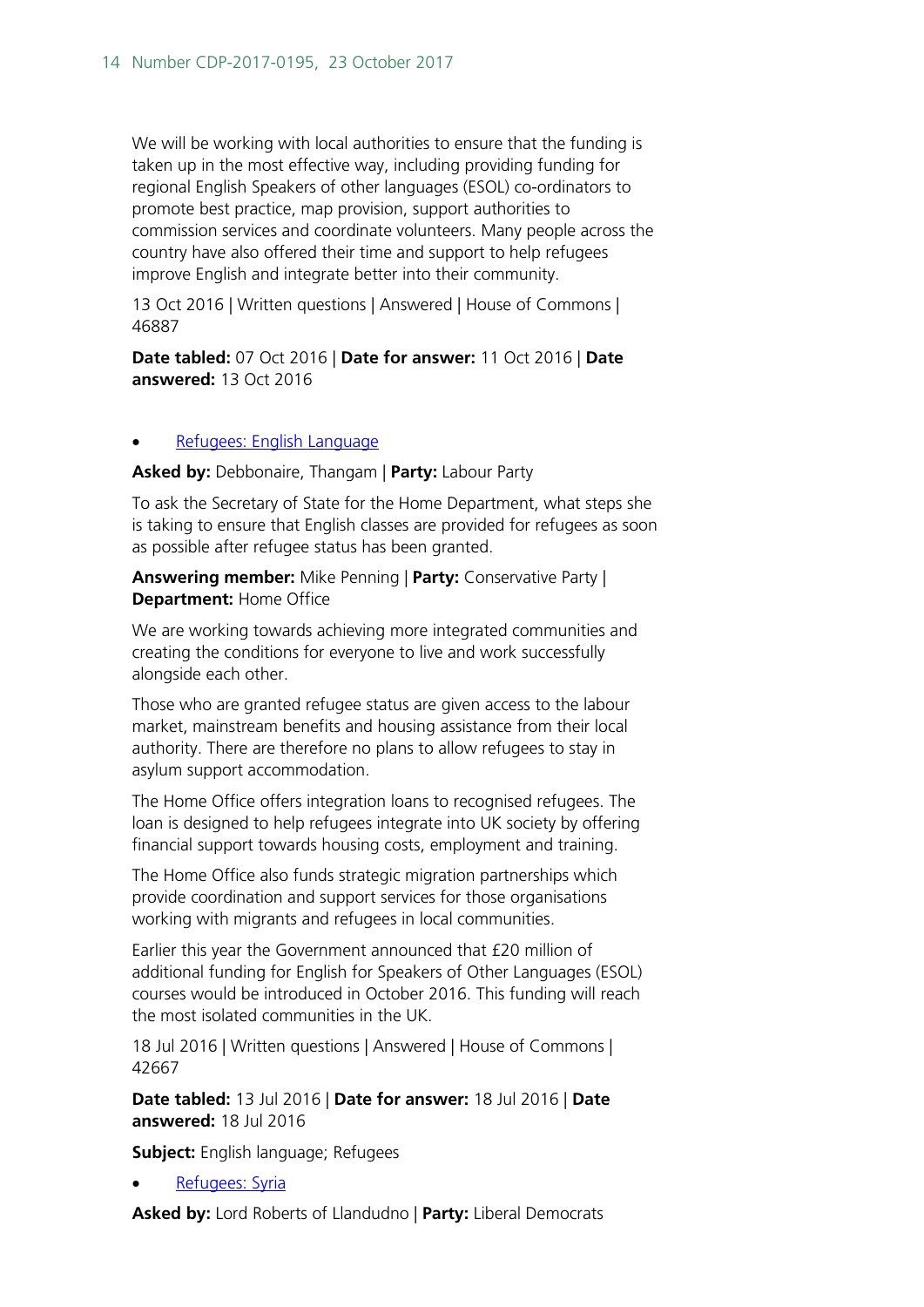To ask Her Majesty's Government whether the process of resettling 20,000 refugees by 2020 fulfils the criteria of the UNHCR Integration Programme outlined in its 2013 report *The Integration of Resettled Refugees*, including provisions for pre-departure information, initial reception, orientation and documentation, social support, employment support, language training, education, healthcare, housing and income support.

**Answering member:** Lord Ahmad of Wimbledon | **Party:** Conservative Party | **Department:** Home Office

The UK has worked closely with the UN High Commissioner for Refugees on both the development and delivery of its Syrian Vulnerable Persons Resettlement Scheme.

Through the International Organisation for Migration the UK offers cultural orientation pre-departure to refugees being resettled to the UK. Upon arrival, local authorities are funded to provide refugees with a 12 month support package tailored to their individual needs which includes; accommodation, support in addressing any medical and social care needs, integration assistance and English language tuition.

25 Apr 2016 | Written questions | Answered | House of Lords | HL7796

**Date tabled:** 20 Apr 2016 | **Date for answer:** 05 May 2016 | **Date answered:** 25 Apr 2016

#### [Refugees: Middle East](http://www.parliament.uk/written-questions-answers-statements/written-question/lords/2016-02-04/HL5930)

**Asked by:** Lord Hylton | **Party:** Crossbench

To ask Her Majesty's Government what special education programmes are being provided for those Iraqis and Syrians who have reached the UK since 2012, broken down into those for (1) children, (2) young people, and (3) adults.

**Answering member:** Lord Bates | **Party:** Conservative Party | **Department:** Home Office

Asylum seekers and those granted refugee status or humanitarian protection have access to free state schooling. Those granted refugee status have immediate access to student support for higher education courses.

Local authorities in England are responsible for providing additional educational support, such as English language training.

Where schools need to provide additional support for English as an Additional Language (EAL) pupils the funding arrangements enable local authorities to allocate a proportion of their funding to schools on the basis of the number of pupils in each school who have EAL and who have been in the school system for a maximum of three years.

24 Feb 2016 | Written questions | Answered | House of Lords | HL5930

**Date tabled:** 04 Feb 2016 | **Date for answer:** 18 Feb 2016 | **Date answered:** 24 Feb 2016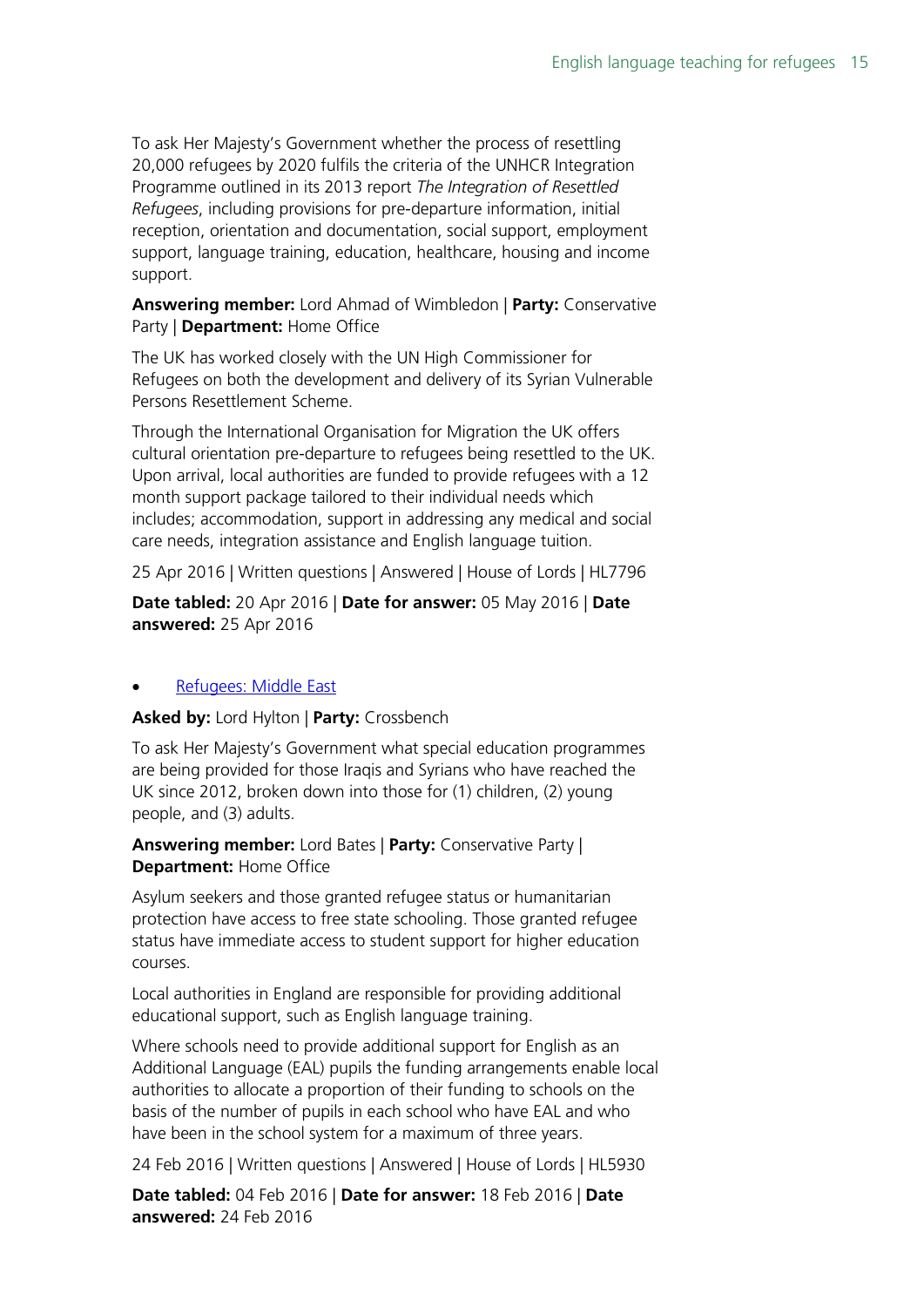# <span id="page-15-0"></span>2.2 Oral Parliamentary Questions

#### • [Asylum Seekers](https://hansard.parliament.uk/pa/ld201617/ldhansrd/text/161101-0001.htm#490082BB-0C0C-421C-B579-E1A23F575624)

#### **Asked by:** Lord Alton of Liverpool (CB) | **Party:** Crossbench

My Lords, in its report Let Refugees Learn, Refugee Action states that, "more than any other factor", English language is a "key driver" towards the "successful integration" of refugees. With long waiting lists and a shortage of teaching hours, does the Minister agree that we need a national strategy for the teaching of English and will she say what has been done since the Prime Minister rightly said in September that the Government would provide more language support?

#### **Answered by:** Baroness Williams of Trafford | **Party:** Conservative Party

I totally agree with the noble Lord. A person who comes to this country unable to speak the language has difficulties with everything from making a doctor's appointment to inquiring about their children's education in school. The additional language funding that I spoke about earlier will mean that all adults arriving through the scheme anywhere in the UK will receive an extra 12 hours a week of tuition for up to six months.

01 Nov 2016 | Oral questions - Supplementary | Answered | House of Lords | House of Lords chamber | 776 c540

#### **Date answered:** 01 Nov 2016

### <span id="page-15-1"></span>2.3 Debates

• [Refugees](https://hansard.parliament.uk/Lords/2017-07-19/debates/02FCEA8A-3782-431D-9C2C-DEA8D4783847/Refugees#debate-290410) (HL Deb 19 July 2017 cc1688-1704)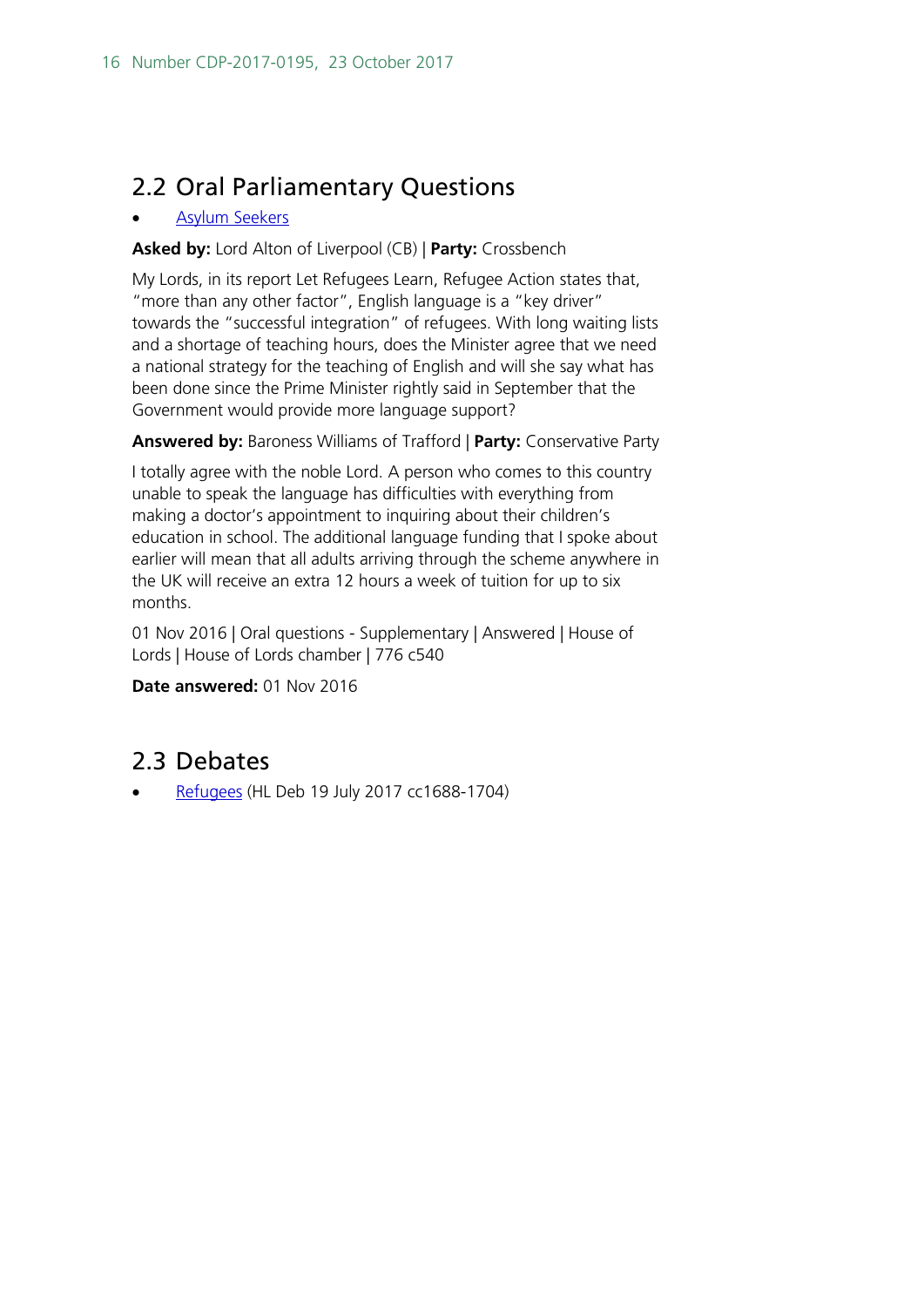# <span id="page-16-0"></span>3. Press articles

[Refugee loneliness: The deaf Syrian father learning British Sign](http://www.independent.co.uk/news/uk/home-news/refugee-loneliness-syrian-father-learns-british-sign-language-isolation-uk-government-funding-a7985886.html)  [Language to combat isolation](http://www.independent.co.uk/news/uk/home-news/refugee-loneliness-syrian-father-learns-british-sign-language-isolation-uk-government-funding-a7985886.html)

**The Independent, 11 October 2017**

[Bloom time: the London floristry scheme helping refugee women](https://www.theguardian.com/lifeandstyle/womens-blog/2017/sep/21/bloom-time-london-floristry-scheme-helping-refugee-women-bread-roses)

**The Guardian, 21 September 2017**

[Volunteering for Refugees MOOC opens](https://thepienews.com/news/volunteering-refugees-mooc-opens-futurelearn/)

**The PIE News, 6 September 2017**

[Language barrier leaves refugees facing struggle to rebuild their lives](https://www.theguardian.com/society/2016/nov/16/language-barrier-refugees-english-classes-integration-esol)

**The Guardian, 16 November 2016**

[Syrian surgeon's career on hold after failed language test](http://www.bbc.co.uk/news/uk-wales-40430541)

**BBC News, 2 July 2017**

[Learning English, making dumplings](https://www.theguardian.com/global/2017/jun/11/learning-english-making-dumplings)

**The Observer, 11 June 2017**

[Refugees welcome? How Britain and Sweden compare on education for](http://www.independent.co.uk/news/education/refugees-welcome-how-britain-and-sweden-compare-on-education-for-young-migrants-a7769556.html)  [migrants](http://www.independent.co.uk/news/education/refugees-welcome-how-britain-and-sweden-compare-on-education-for-young-migrants-a7769556.html)

**The Independent, 6 June 2017**

[How This Free University Course For Syrian Refugees Is Integrating Them](http://www.huffingtonpost.co.uk/entry/sussex-university-syrian-refugee-scholarship-integrate_uk_59173472e4b0fe039b34fd59)  **[Into Britain](http://www.huffingtonpost.co.uk/entry/sussex-university-syrian-refugee-scholarship-integrate_uk_59173472e4b0fe039b34fd59)** 

**The Huffington Post, 14 May 2017**

[Experts Reveal What Politicians Need To Do To Help Migrants Integrate](http://www.huffingtonpost.co.uk/entry/experts-migration-integration-britain_uk_5913287fe4b05e1ca203b974)  [Into British Life](http://www.huffingtonpost.co.uk/entry/experts-migration-integration-britain_uk_5913287fe4b05e1ca203b974)

**The Huffington Post, 11 May 2017**

[Education leaders call for co-ordinated national ESOL strategy](https://feweek.co.uk/2017/02/03/education-leaders-call-for-co-ordinated-national-esol-strategy/)

**FE Week, 3 February 2017**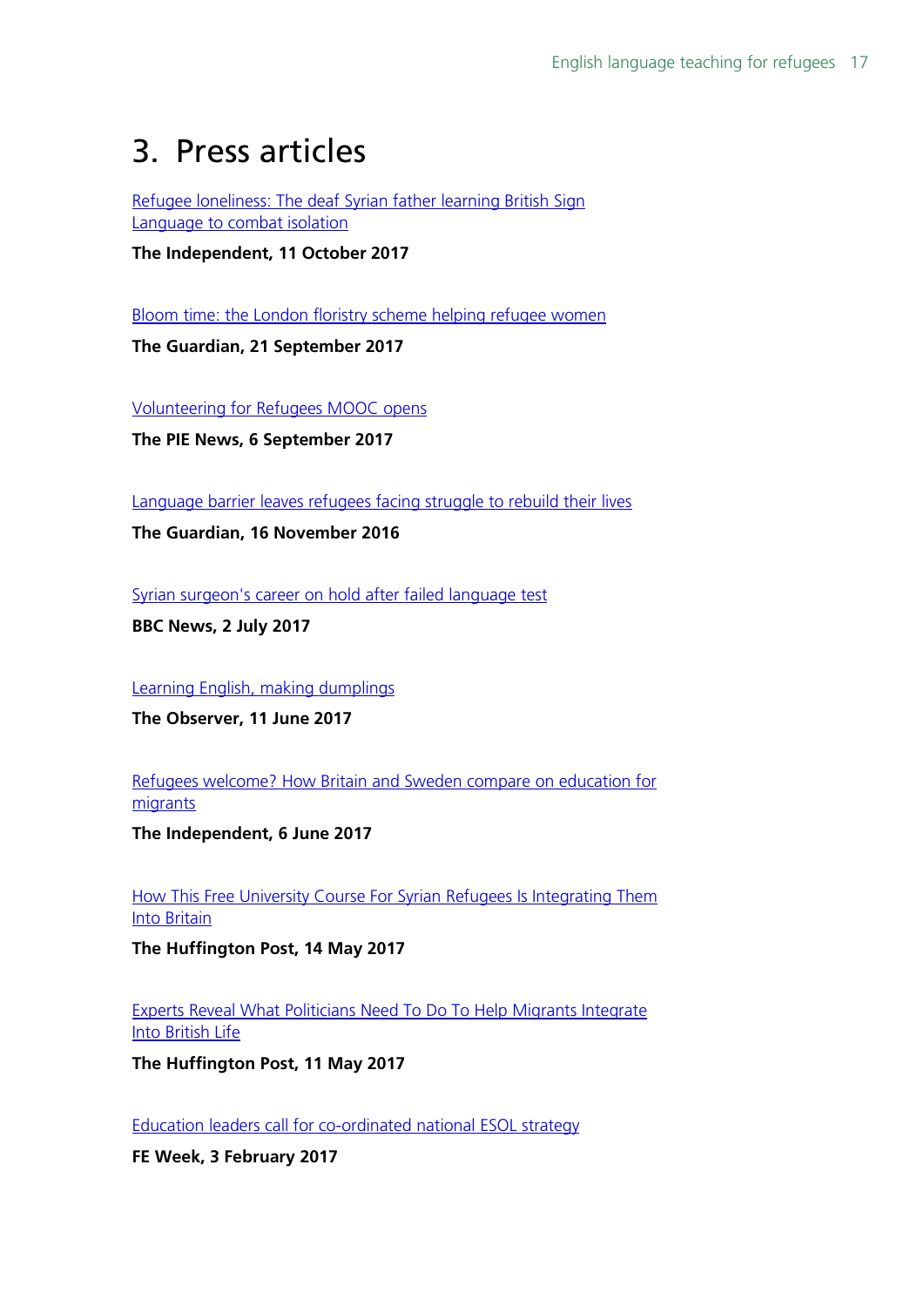[Syrian-refugee victims of torture and violence need specialist support](http://www.ibtimes.co.uk/syrian-refugee-victims-torture-violence-need-specialist-support-resettling-britain-1600981)  [with resettling in Britain](http://www.ibtimes.co.uk/syrian-refugee-victims-torture-violence-need-specialist-support-resettling-britain-1600981)

**International Business Times, 16 January 2017**

[Migrants told to learn English upon entering UK face three-year wait for](http://www.independent.co.uk/news/uk/home-news/migrants-wait-years-english-classes-government-lessons-esol-a7517221.html)  **[lessons](http://www.independent.co.uk/news/uk/home-news/migrants-wait-years-english-classes-government-lessons-esol-a7517221.html)** 

**The Independent, 9 January 2017**

[Theresa May faces calls to implement regional immigration policy](https://www.theguardian.com/uk-news/2017/jan/05/theresa-may-faces-calls-to-implement-regional-immigration-policy#img-1)

**The Guardian, 5 January 2017**

[Let's stop pretending we need to force immigrants to learn English](https://www.newstatesman.com/politics/staggers/2017/01/lets-stop-pretending-we-need-force-immigrants-learn-english)

**The New Statesman, 5 January 2017**

[How schools are helping refugee children to succeed](https://www.theguardian.com/teacher-network/2016/dec/12/how-schools-are-helping)

**The Guardian, 12 December 2016**

[Caroline Spelman: We would all benefit from ensuring refugees have](https://www.conservativehome.com/platform/2016/12/caroline-spelman-we-would-all-benefit-from-ensuring-refugees-have-access-to-english-lessons.html)  [access to English lessons](https://www.conservativehome.com/platform/2016/12/caroline-spelman-we-would-all-benefit-from-ensuring-refugees-have-access-to-english-lessons.html)

**Conservative Home, 10 December 2016**

[Scotland welcomes 1,000th Syrian refugee](https://www.theguardian.com/uk-news/2016/sep/01/scotland-celebrates-arrival-of-1000th-syrian-refugee)

**The Guardian, 1 September 2016**

[Refugees in Northern Ireland offered free English lessons](http://www.bbc.co.uk/news/uk-northern-ireland-35324418)

**BBC News, 15 January 2016**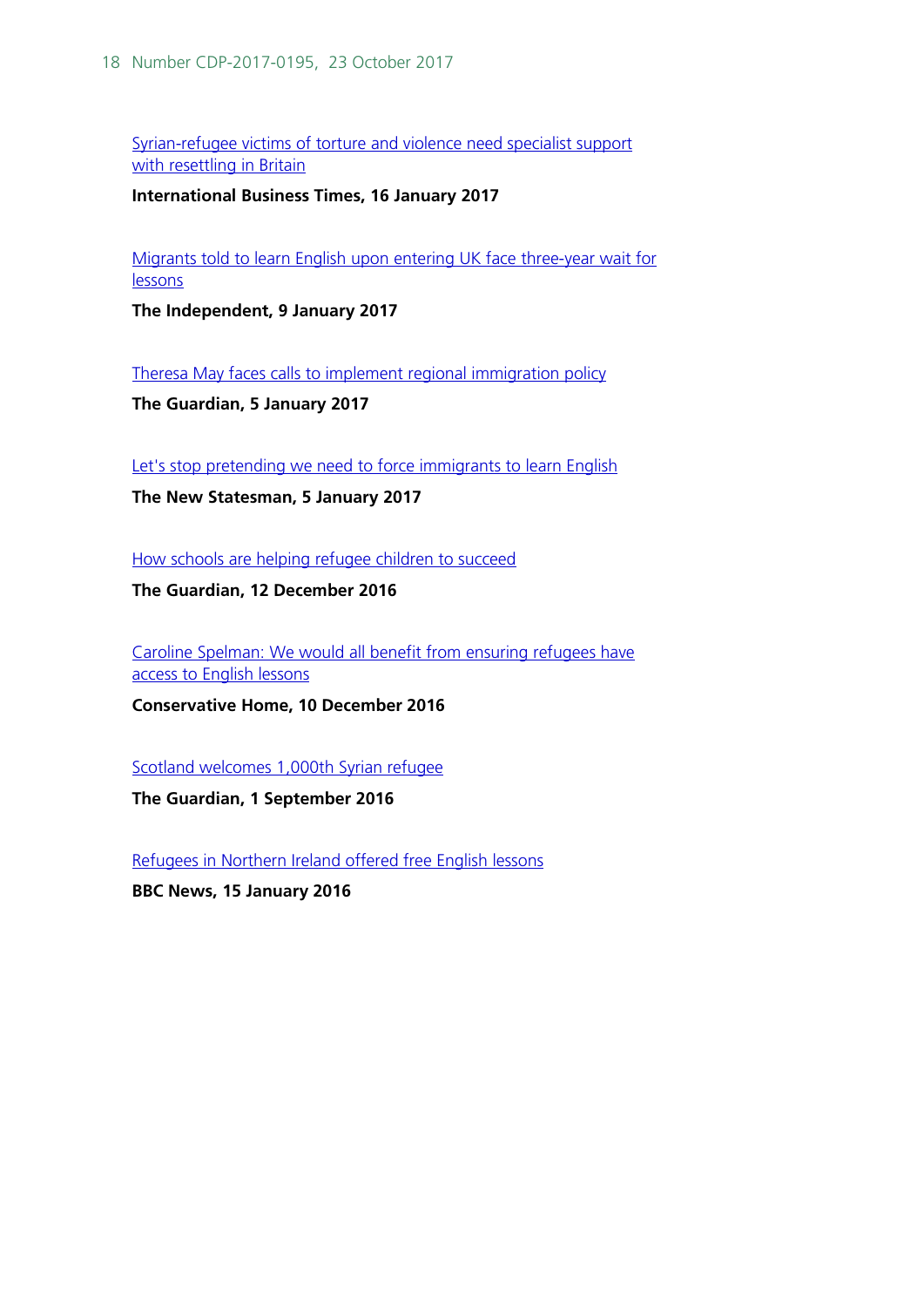# <span id="page-18-0"></span>4. Press notices

[Progress made towards national ESOL strategy but more needs to be](http://www.natecla.org.uk/news/850/Progress-made-towards-national-ESOL-strategy-but-more-needs-to-be-done)  [done](http://www.natecla.org.uk/news/850/Progress-made-towards-national-ESOL-strategy-but-more-needs-to-be-done)

**NATECLA, 16 October 2017**

[New research: English language provision 'not fit for purpose' as](http://www.refugee-action.org.uk/6179-2/)  [refugees wait up to three years to start lessons](http://www.refugee-action.org.uk/6179-2/) **Refugee Action, 6 October 2017**

[Business leaders call for more funding for refugees to learn English](http://www.refugee-action.org.uk/5019-2/) **Refugee Action, 9 June 2017**

[Refugees forced to wait up to two years for English lessons](http://www.refugee-action.org.uk/4360-2/) **Refugee Action, 2 March 2017**

[Concerns about TFL English language requirement for minicab drivers](http://www.natecla.org.uk/news/838/English-language-requirement-for-minicab-drivers)

**NATECLA, 1 December 2016**

[NATECLA response to £10m Syrian refugee funding Sept 2016](http://www.natecla.org.uk/news/832/Our-response-to-%C2%A310m-Syrian-refugee-funding)

**NATECLA, 8 September 2016**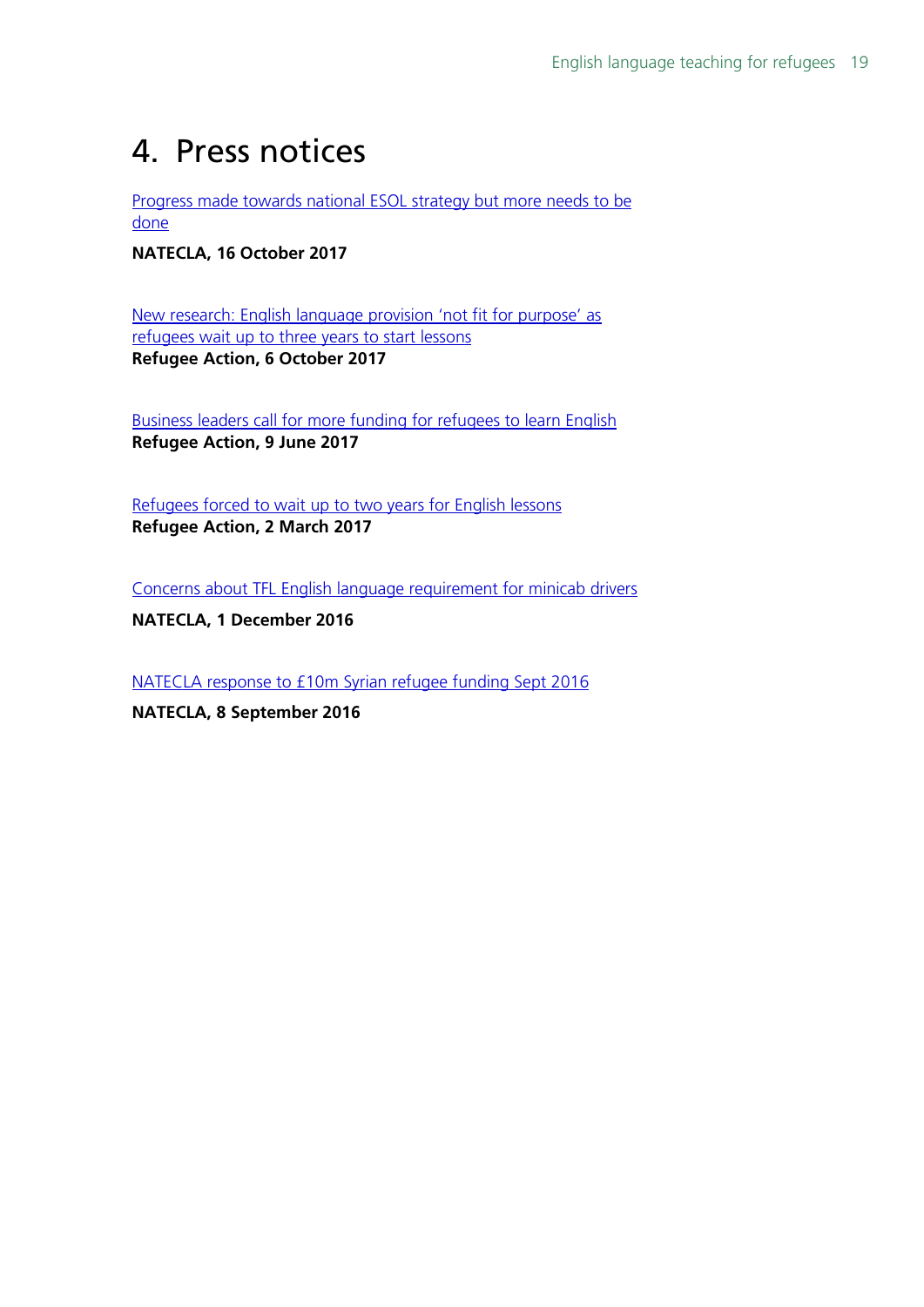# <span id="page-19-0"></span>5. Further reading

- Commons Library Briefing CBP-7905, [Adult ESOL in England,](http://researchbriefings.parliament.uk/ResearchBriefing/Summary/CBP-7905) 22 February 2017
- All Party Parliamentary Group on Refugees, [Refugees Welcome?](https://www.refugeecouncil.org.uk/assets/0004/0316/APPG_on_Refugees_-_Refugees_Welcome_report.pdf)*,*  April 2017
- Dame Louise Casey, The Casey Review: A review into opportunity [and integration](https://www.gov.uk/government/publications/the-casey-review-a-review-into-opportunity-and-integration)*,* December 2016
- Scottish Refugee Council, Rights, Resilience, and Refugee [Integration,](http://www.scottishrefugeecouncil.org.uk/assets/0001/1142/Full_Integration_Report_June_2016.pdf) June 2016*.*
- Refugee Action, [Let Refugees Learn](http://www.refugee-action.org.uk/wp-content/uploads/2016/11/letrefugeeslearnfullreport.pdf)*,* May 2016